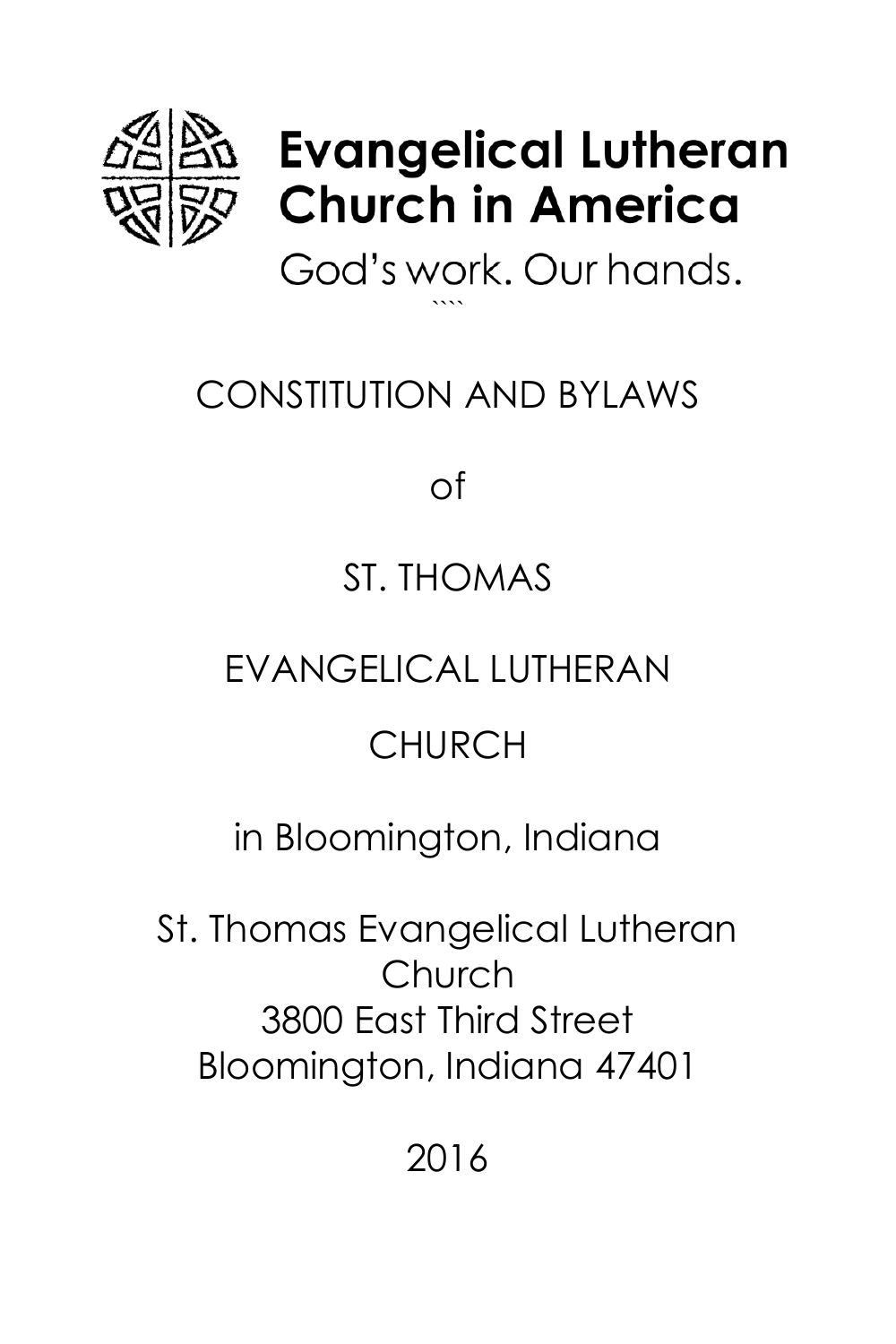Detailed below is a letter from David Swartling, Executive Secretary of the Evangelical Lutheran Church in America during the Churchwide Assembly in 2013. The Constitution of St. Thomas Evangelical Lutheran Church in Bloomington, Indiana, is based on the Model Constitution for Congregations. The letter below explains the codification used in the constitution.

### **INTRODUCTION to the** *Model Constitution for Congregations*

The *Model Constitution for Congregations of the Evangelical Lutheran Church in America*, like the other governing documents of this church, is an ecclesial, legal, and missional document that reflects the underlying theology and doctrines of this church as well as its polity and governance structures. As the guiding document of one of the three expressions of this church, it reflects that congregations, while fully the church, are not the whole church; they are in an interdependent relationship with synods and the churchwide organization and are part of the one, holy, catholic, and apostolic Church. As such, the *Model Constitution for Congregations* is deeply rooted in the Gospel of Jesus Christ, the Lutheran Confessions, and the history of this church.

The *Model Constitution for Congregations* was adopted by the Constituting Convention of the Evangelical Lutheran Church in America, as required by the *Constitutions, Bylaws, and Continuing Resolutions of the Evangelical Lutheran Church in America*. This current edition of the *Model Constitution for Congregations of the Evangelical Lutheran Church in America* contains changes adopted by all Churchwide Assemblies, including the thirteenth Churchwide Assembly in 2013. It is consistent with the requirements of the governing documents of the ELCA's churchwide organization and synods, and it provides organizational flexibility to recognize the context of local congregations.

➤ *Required provisions:* Sections of this constitution marked by an asterisk [\*] are required when a congregation amends its governing documents. These sections must be used without alteration or amendment of the text in any manner (i.e., neither additions nor deletions are permissible). This requirement is based on constitutional provision 9.52. in the *Constitution, Bylaws, and Continuing Resolutions of the Evangelical Lutheran Church in America*. This provision requires that when a congregation of this church "wishes to amend any provision of its governing documents, the governing documents of that congregation shall be so amended to conform to 9.25.b." in the churchwide constitution. Provisions in the *Model Constitution for Congregations* identified by an asterisk [\*] are those required under ELCA constitutional provision 9.25.b.

➤ *Review by synod:* Each congregation of this church is to provide a copy of its governing documents, and any amendments thereto, to its synod. In accordance with ELCA bylaw 9.53.03., amendments to a congregation constitution become effective *only* when approved by the synod. This bylaw provides:

All proposed changes in the constitution or incorporation documents of a congregation shall be referred to the synod with which the congregation is affiliated. The synod shall notify the congregation of its decision to approve or disapprove the proposed changes; the changes shall go into effect upon notification that the synod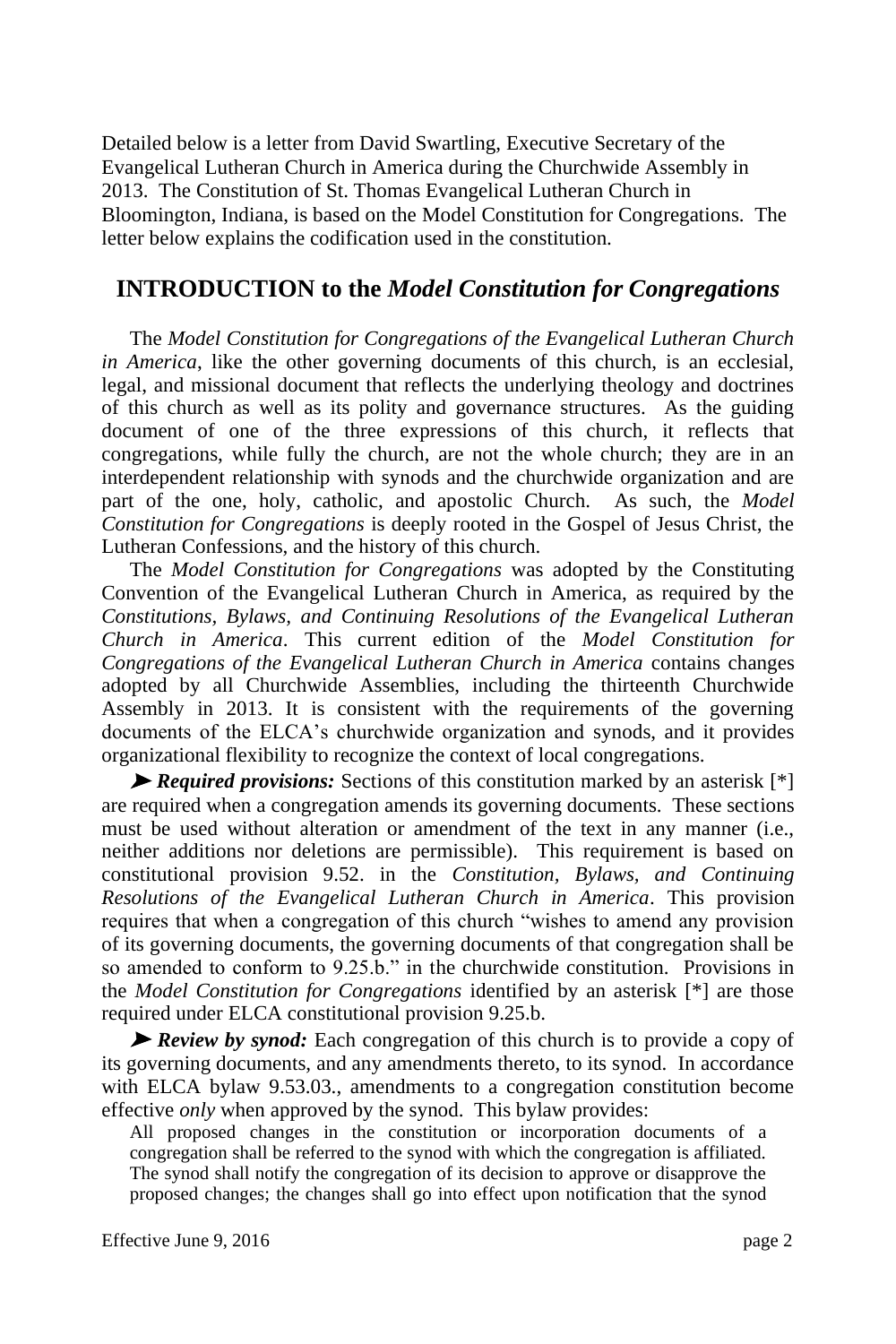has approved them. The synod shall recognize that congregations may organize themselves in a manner which they deem most appropriate.

No governing document amendment will be approved by a synod if it conflicts with the *Constitution, Bylaws, and Continuing Resolutions of the Evangelical Lutheran Church in America*. In order to meet constitutional requirements and to avoid potential problems, all proposed amendments to a congregation's constitutional provisions, bylaws, and continuing resolutions should be submitted to the synod for review.

➤ *Codification explanation:* The *Model Constitution for Congregations* is organized into chapters by general subject matter and codified as (a) constitutional provisions, (b) bylaws, and (c) continuing resolutions. Each provision is preceded by a capital "C." If a constitutional provision is mandatory, it will be preceded by an asterisk, "\*C."

- a. Constitutional provisions are codified with two sets of numbers, preceded by a "C": the chapter number, followed by a period and a two-digit number. A period follows the two-digit number. Thus, one required constitutional provision related to "Membership" in Chapter 8 is codified as "\*C8.02." A provision in Chapter 12 relating to a report by the Congregation Council to the congregation at an annual meeting is codified as "C12.09." Constitutional provisions are adopted and amended in accordance with Chapter 17 titled "Amendments."
- b. Bylaw provisions follow constitutional provisions to which they apply. They are not intended to be organized in a separate document at the end of the constitutional provisions. Bylaws are codified with three sets of numbers: the chapter number (preceded by a "C"), the related constitutional provision number, and a two-digit number. There are periods after the chapter number, after the reference to the constitutional provision, and after the bylaw number. Thus, a bylaw provision related to "Membership" would be codified as "C8.02.01." A bylaw relating to the contents of an annual report by the Congregation Council to the congregation at an annual meeting would be codified as "C12.09.01." Because bylaws and continuing resolutions normally relate to specific practices and details of each congregation's organization, operation, and life, there is not a model set of bylaws or continuing resolutions. Thus, each congregation has discretion and may develop its own bylaws and continuing resolutions, including bylaws and continuing resolutions under required constitutional provisions, but no such bylaw or continuing resolution may conflict with constitutional provisions in the *Model Constitution for Congregations*, the *Constitution, Bylaws, and Continuing Resolutions of the Evangelical Lutheran Church in America*, or the constitution of the synod, as indicated in \*C6.03.e. Bylaws are adopted and amended in accordance with Chapter 17.
- c. Continuing resolutions are intended to provide descriptions of operational patterns and practices or of the ongoing responsibilities of committees or other units within the organizational structure of the congregation. They follow the relevant constitutional provision or bylaw to which they refer. Continuing resolutions also are codified with three sets of numbers, except that the third set is preceded by a capital letter. Thus, a continuing

Effective June 9, 2016  $\qquad \qquad$  page 3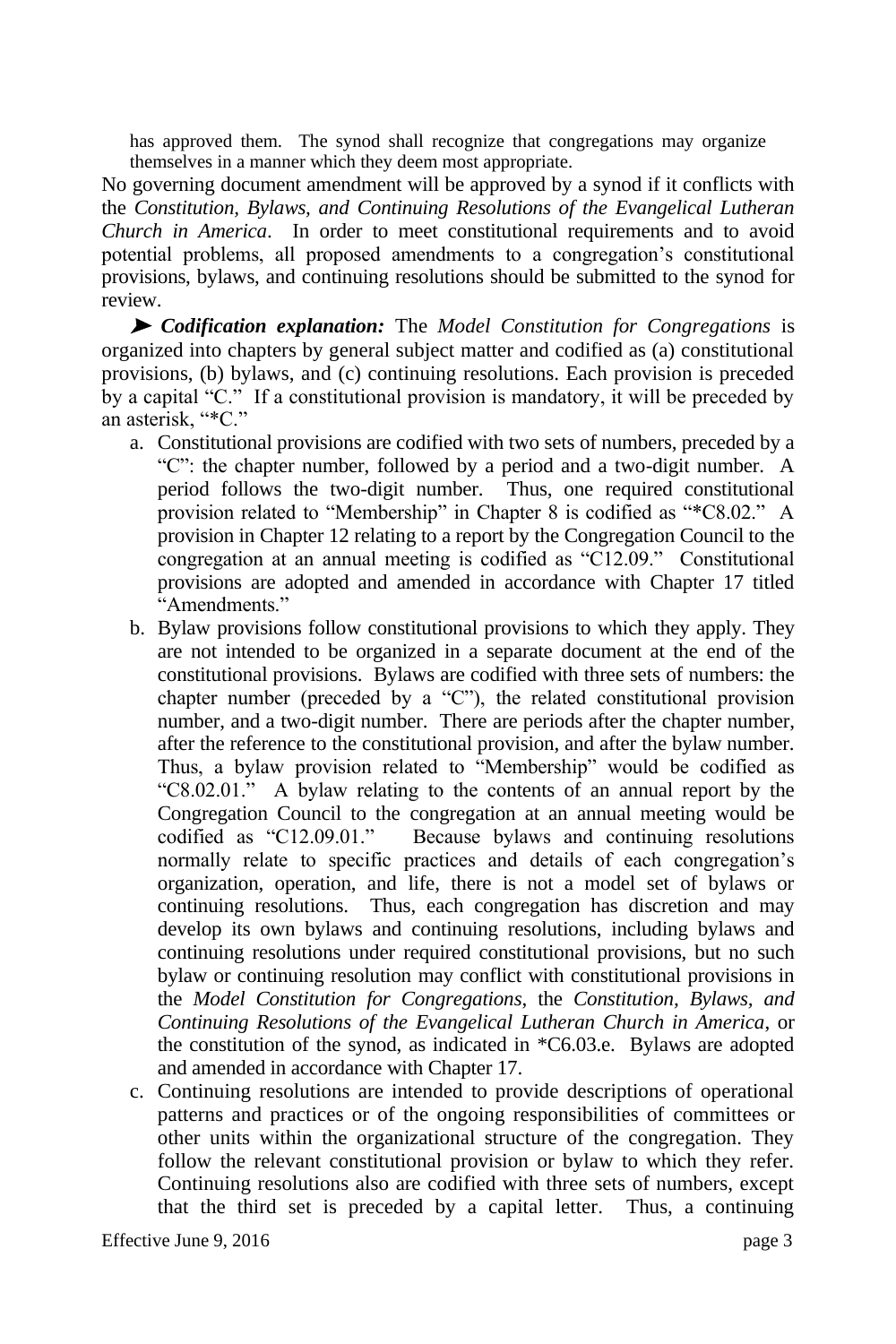resolution describing congregational committees in Chapter 13 might be numbered "C13.07A13." The initial numbers "C13.07" indicate that the continuing resolution relates to the designated constitutional provision, which in this case provides that the duties of congregational committees may be specified in bylaws or continuing resolutions. The final letter and numbers "A13" designate that this is the first continuing resolution "A" and the year that it was adopted, in this example 2013. Continuing resolutions are adopted and amended in accordance with Chapter 18. Unlike constitutional provisions and bylaws which are adopted by the congregation at a legally called and conducted meeting, continuing resolutions may be adopted either by a congregational meeting or by the Congregation Council.

➤ *Missing numbers:* You will notice that certain numbers are missing from the numbering sequence in some chapters. These omissions are intentional. For example, in some chapters the number ".10." and multiples thereof have been reserved for possible use as section headings in future editions.

➤ *Selection of options:* Alternatives are provided in some places within the *Model Constitution for Congregations*. Alternatives are noted by brackets or blank lines. For example, constitutional provision\*C9.01. offers the alternative of election of a call committee by the congregation or by the Congregation Council. Only one alternative should be chosen in each instance where brackets appear in the text. In other provisions, alternative provisions are provided. Thus, in Chapters 11 and 12, regarding "Officers" and "Congregation Council," options are provided separated by the word "or." Each congregation should select one of those options, subject to approval through the synod's constitutional review process. Where a blank line appears, such as in C1.01. or C10.02., the appropriate word, phrase, or number determined by the individual congregation should be inserted.

➤ *References to church:* In the governing documents, "Church" with a capital letter refers to the one, holy, catholic, and apostolic Church. The words "church" or "this church" in lower case letters refer to the Evangelical Lutheran Church in America. The specific congregation may be identified, as provided in C1.02., as "this congregation."

➤ *Guidelines:* A list of guidelines for a congregation engaging in review and amendment of its constitution is available through each synod office and at ELCA.org.

➤ *Consultation and concluding comments:* Each synod has a process to review proposed amendments to congregational constitutions. The work of both congregations in amending their governing documents and the synod in reviewing proposed amendments is facilitated by consultation and cooperation *before* proposed amendments are acted upon by the congregation. In addition, each congregation should establish a process for periodic review of its governing documents. You are encouraged to contact your synod office to assist your congregation in its periodic review of governing document provisions and to assess whether problems may exist with respect to proposed amendments.

The important task of amending a constitution is challenging. It is, however, an essential endeavor that merits thoughtful work. In addressing your constitutional responsibilities, may God grant you and your colleagues wisdom, discernment, and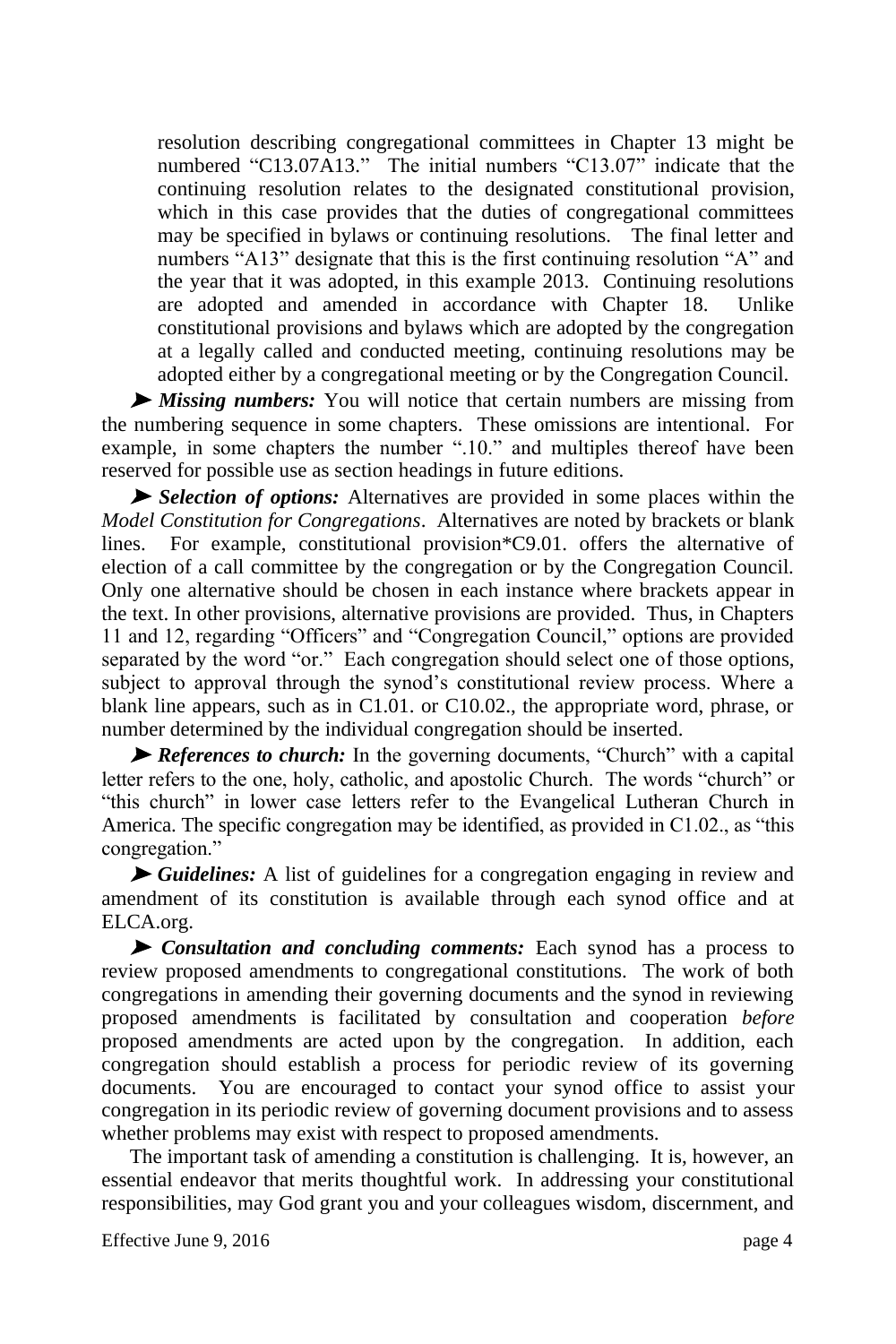commitment to the unity of this church in faithful witness to our Lord and Savior, Jesus Christ.

> DAVID D. SWARTLING Secretary Evangelical Lutheran Church in America September 15, 2013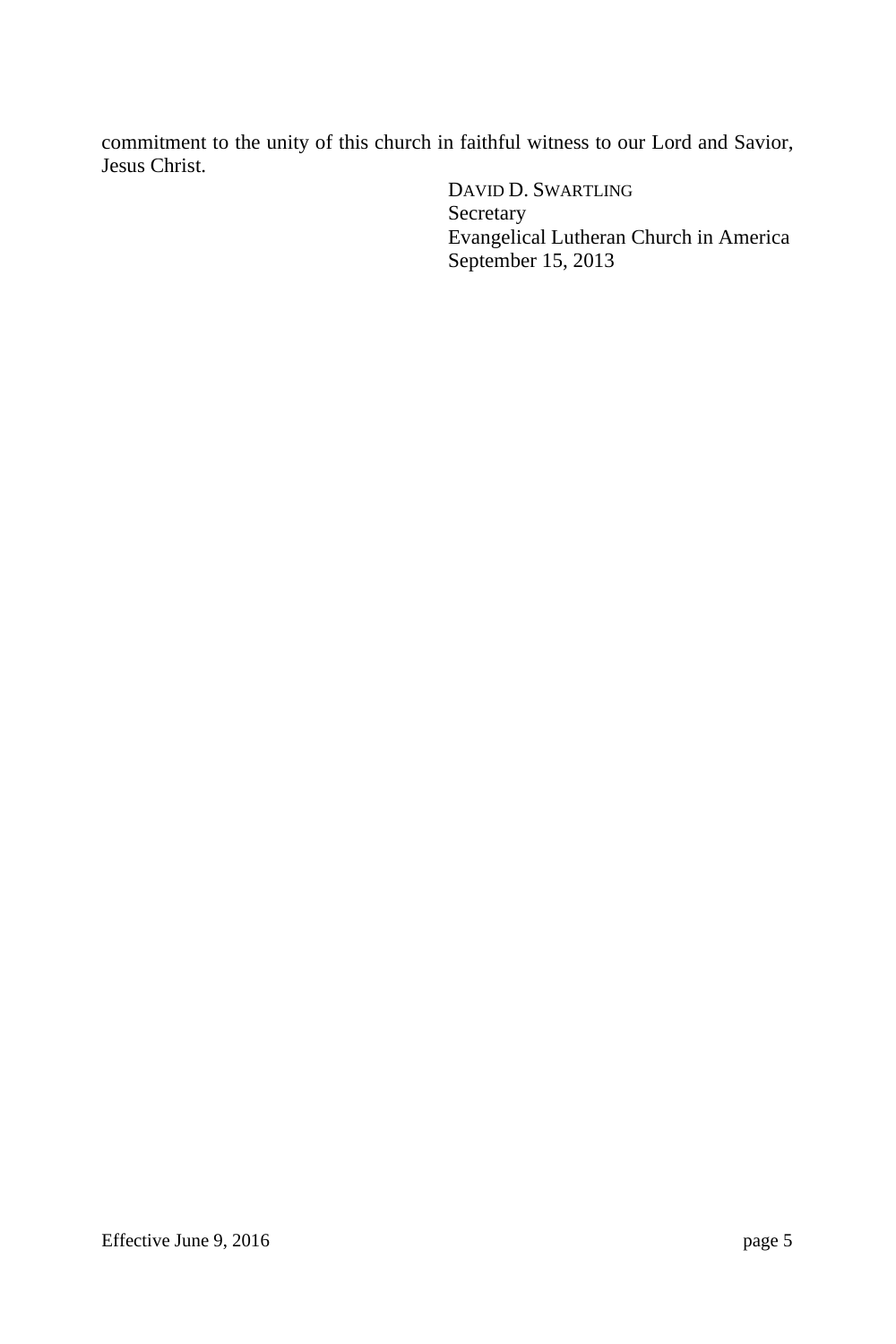## **CONSTITUTION for ST. THOMAS EVANGELICAL LUTHERAN CHURCH IN BLOOMINGTON, INDIANA**

#### Adopted June 9, 2016

#### **\*PREAMBLE**

We, baptized members of the Church of Christ, responding in faith to the call of the Holy Spirit through the Gospel, desiring to unite together to preach the Word, administer the sacraments, and carry out God's mission, do hereby adopt this constitution and solemnly pledge ourselves to be governed by its provisions. In the name of the Father and of the Son and of the Holy Spirit.

#### **Chapter 1.**

#### **NAME AND INCORPORATION**

- **C1.01.** The name of this congregation shall be St. Thomas Evangelical Lutheran Church in Bloomington, Indiana. .
- **C1.02.** For the purpose of this constitution and the accompanying bylaws, the congregation of St. Thomas Evangelical Lutheran Church in Bloomington, Indiana is hereinafter designated as "this congregation."
- **C1.04.** The seal of this congregation presents the corporate name of this congregation around the circumference of the seal; a Latin Cross appears on the center of the seal.
- **C1.11.** This congregation shall be incorporated under the laws of the State of Indiana.

#### **Chapter 2.**

#### **CONFESSION OF FAITH**

- **\*C2.01.** This congregation confesses the Triune God, Father, Son, and Holy Spirit.
- **\*C2.02.** This congregation confesses Jesus Christ as Lord and Savior and the Gospel as the power of God for the salvation of all who believe.
	- a. Jesus Christ is the Word of God incarnate, through whom everything was made and through whose life, death, and resurrection God fashions a new creation.
	- b. The proclamation of God's message to us as both Law and Gospel is the Word of God, revealing judgment and mercy through word and deed, beginning with the Word in creation, continuing in the history of Israel, and centering in all its fullness in the person and work of Jesus Christ.
	- c. The canonical Scriptures of the Old and New Testaments are the written Word of God. Inspired by God's Spirit speaking through their authors, they record and announce God's revelation centering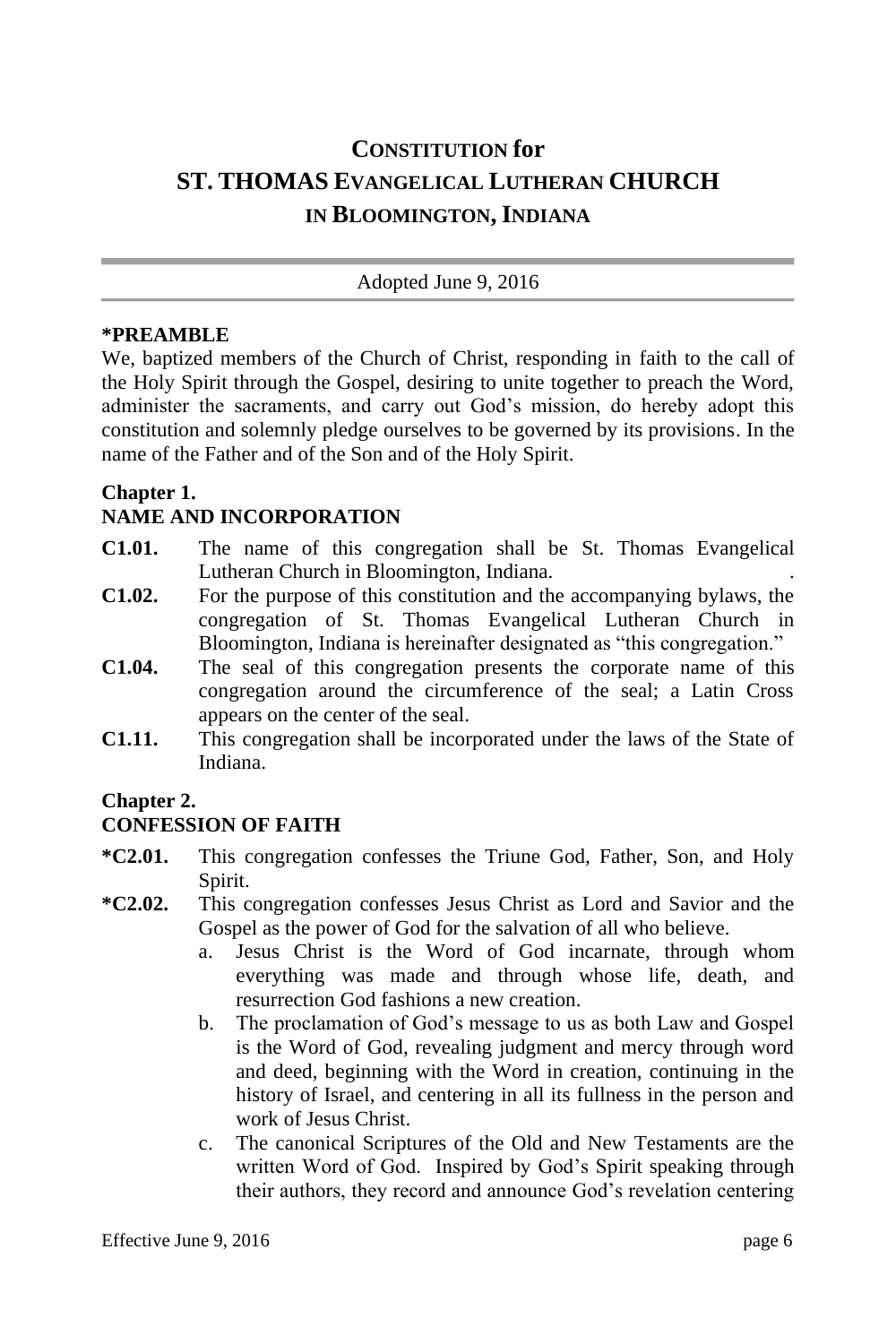in Jesus Christ. Through them God's Spirit speaks to us to create and sustain Christian faith and fellowship for service in the world.

- **\*C2.03.** This congregation accepts the canonical Scriptures of the Old and New Testaments as the inspired Word of God and the authoritative source and norm of its proclamation, faith, and life.
- **\*C2.04.** This congregation accepts the Apostles', Nicene, and Athanasian Creeds as true declarations of the faith of this congregation.
- **\*C2.05.** This congregation accepts the Unaltered Augsburg Confession as a true witness to the Gospel, acknowledging as one with it in faith and doctrine all churches that likewise accept the teachings of the Unaltered Augsburg Confession.
- **\*C2.06.** This congregation accepts the other confessional writings in the Book of Concord, namely, the Apology of the Augsburg Confession, the Smalcald Articles and the Treatise, the Small Catechism, the Large Catechism, and the Formula of Concord, as further valid interpretations of the faith of the Church.
- **\*C2.07.** This congregation confesses the Gospel, recorded in the Holy Scripture and confessed in the ecumenical creeds and Lutheran confessional writings, as the power of God to create and sustain the Church for God's mission in the world.

### **Chapter 3.**

## **NATURE OF THE CHURCH**

- **\*C3.01.** All power in the Church belongs to our Lord Jesus Christ, its head. All actions of this congregation are to be carried out under his rule and authority.
- **\*C3.02.** The Church exists both as an inclusive fellowship and as local congregations gathered for worship and Christian service. Congregations find their fulfillment in the universal community of the Church, and the universal Church exists in and through congregations. The Evangelical Lutheran Church in America, therefore, derives its character and powers both from the sanction and representation of its congregations and from its inherent nature as an expression of the broader fellowship of the faithful. In length, it acknowledges itself to be in the historic continuity of the communion of saints; in breadth, it expresses the fellowship of believers and congregations in our day.
- **\*C3.03.** The name Evangelical Lutheran Church in America (ELCA or "this church") as used herein refers in general references to this whole church, including its three expressions: congregations, synods, and the churchwide organization. The name Evangelical Lutheran Church in America is also the name of the corporation of the churchwide organization to which specific references may be made herein.

#### **Chapter 4. STATEMENT OF PURPOSE**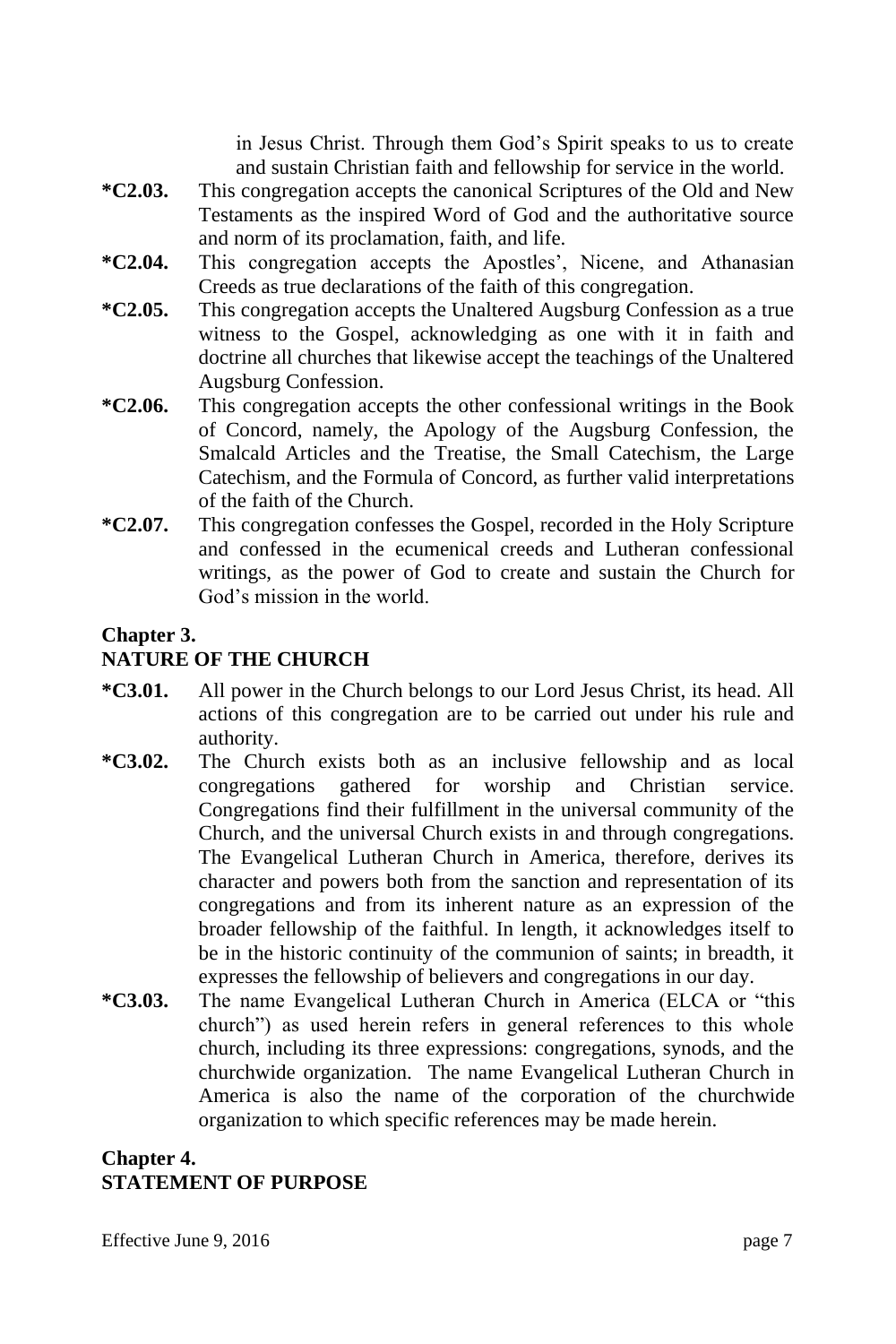- **\*C4.01.** The Church is a people created by God in Christ, empowered by the Holy Spirit, called and sent to bear witness to God's creative, redeeming, and sanctifying activity in the world.
- **\*C4.02.** To participate in God's mission, this congregation as a part of the Church shall:
	- a. Worship God in proclamation of the Word and administration of the sacraments and through lives of prayer, praise, thanksgiving, witness, and service.
	- b. Proclaim God's saving Gospel of justification by grace for Christ's sake through faith alone, according to the apostolic witness in the Holy Scripture, preserving and transmitting the Gospel faithfully to future generations.
	- c. Carry out Christ's Great Commission by reaching out to all people to bring them to faith in Christ and by doing all ministry with a global awareness consistent with the understanding of God as Creator, Redeemer, and Sanctifier of all.
	- d. Serve in response to God's love to meet human needs, caring for the sick and the aged, advocating dignity and justice for all people, working for peace and reconciliation among the nations, and standing with the poor and powerless, and committing itself to their needs.
	- e. Nurture its members in the Word of God so as to grow in faith and hope and love, to see daily life as the primary setting for the exercise of their Christian calling, and to use the gifts of the Spirit for their life together and for their calling in the world.
	- f. Manifest the unity given to the people of God by living together in the love of Christ and by joining with other Christians in prayer and action to express and preserve the unity which the Spirit gives.
- **\*C4.03.** To fulfill these purposes, this congregation shall:
	- a. Provide services of worship at which the Word of God is preached and the sacraments are administered.
	- b. Provide pastoral care and assist all members to participate in this ministry.
	- c. Challenge, equip, and support all members in carrying out their calling in their daily lives and in their congregation.
	- d. Teach the Word of God.
	- e. Witness to the reconciling Word of God in Christ, reaching out to all people.
	- f. Respond to human need, work for justice and peace, care for the sick and the suffering, and participate responsibly in society.
	- g. Motivate its members to provide financial support for the congregation's ministry and the ministry of other parts of the Evangelical Lutheran Church in America.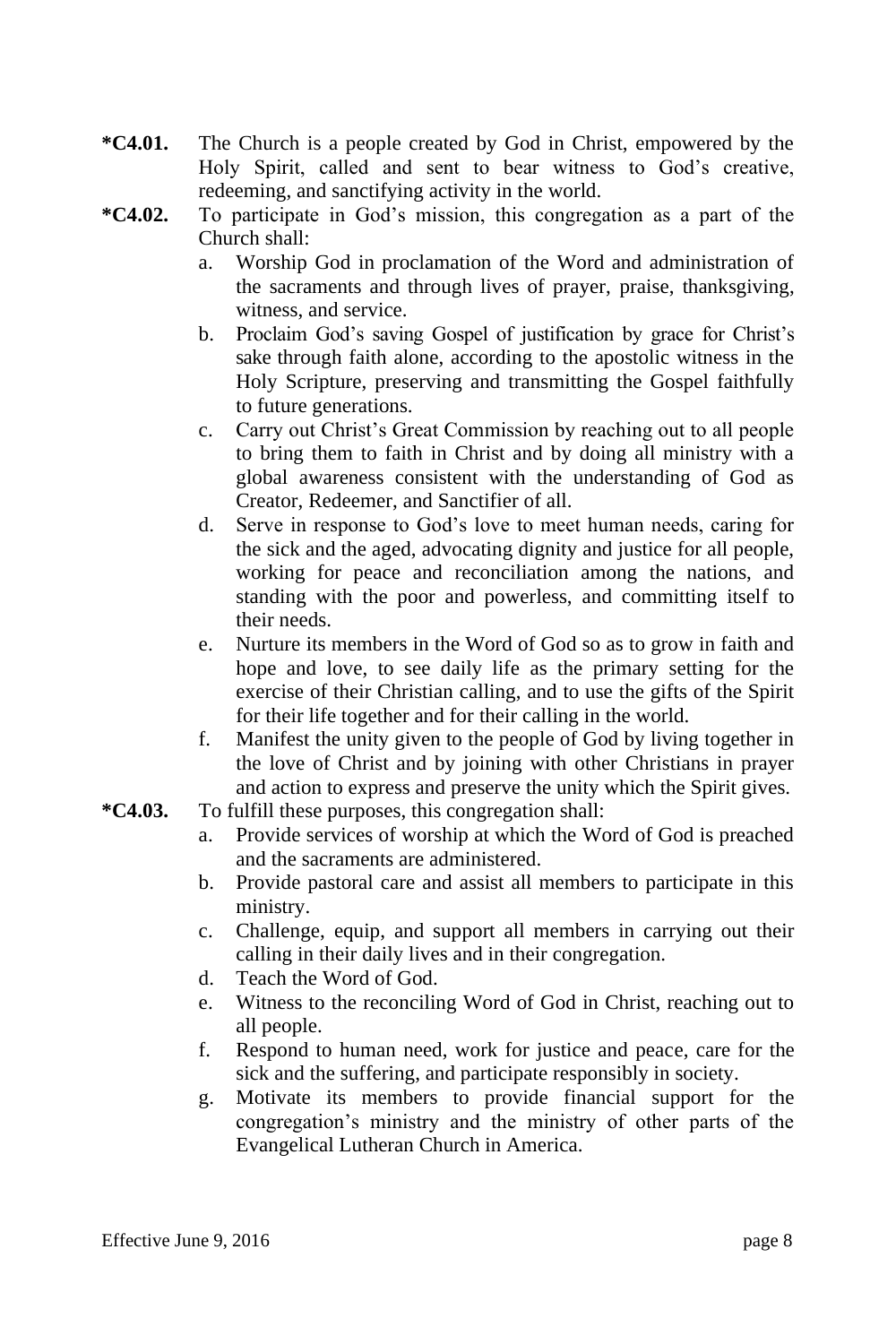- h. Foster and participate in interdependent relationships with other congregations, the synod, and the churchwide organization of the Evangelical Lutheran Church in America.
- i. Foster and participate in ecumenical relationships consistent with churchwide policy.
- **\*C4.04.** This congregation shall develop an organizational structure to be described in the bylaws. The Congregation Council shall prepare descriptions of the responsibilities of each committee, task force, or other organizational group and shall review their actions.
- **\*C4.05.** This congregation shall, from time to time, adopt a mission statement which will provide specific direction for its programs.
- **\*C4.06.** References herein to the nature of the relationship between the three expressions of this church—congregations, synods, and the churchwide organization—as being interdependent or as being in a partnership relationship describe the mutual responsibility of these expressions in God's mission and the fulfillment of the purposes of this church as described in this chapter, and do not imply or describe the creation of partnerships, co-ventures, agencies, or other legal relationships recognized in civil law.
- **C4.07.** This congregation shall include, support and nurture non-member students at Indiana University, especially in co-operation with Lutheran Campus Ministry or its successor.

#### **Chapter 5.**

## **POWERS OF THE CONGREGATION**

- **\*C5.01.** The powers of this congregation are those necessary to fulfill its purpose.
- **\*C5.02.** The powers of this congregation are vested in the Congregation Meeting called and conducted as provided in this constitution and bylaws.
- **\*C5.03.** Only such authority as is delegated to the Congregation Council or other organizational units in this congregation's governing documents is recognized. All remaining authority is retained by the congregation. The congregation is authorized to:
	- a. call a pastor as provided in Chapter 9;
	- b. terminate the call of a pastor as provided in Chapter 9;
	- c. call or terminate the call of associates in ministry, deaconesses, and diaconal ministers in conformity with the applicable policy of the Evangelical Lutheran Church in America;
	- d. adopt amendments to the constitution, as provided in Chapter 17, amendments to the bylaws, as specified in Chapter 16, and continuing resolutions, as provided in Chapter 18.
	- e. approve the annual budget;
	- f. acquire real and personal property by gift, devise, purchase, or other lawful means;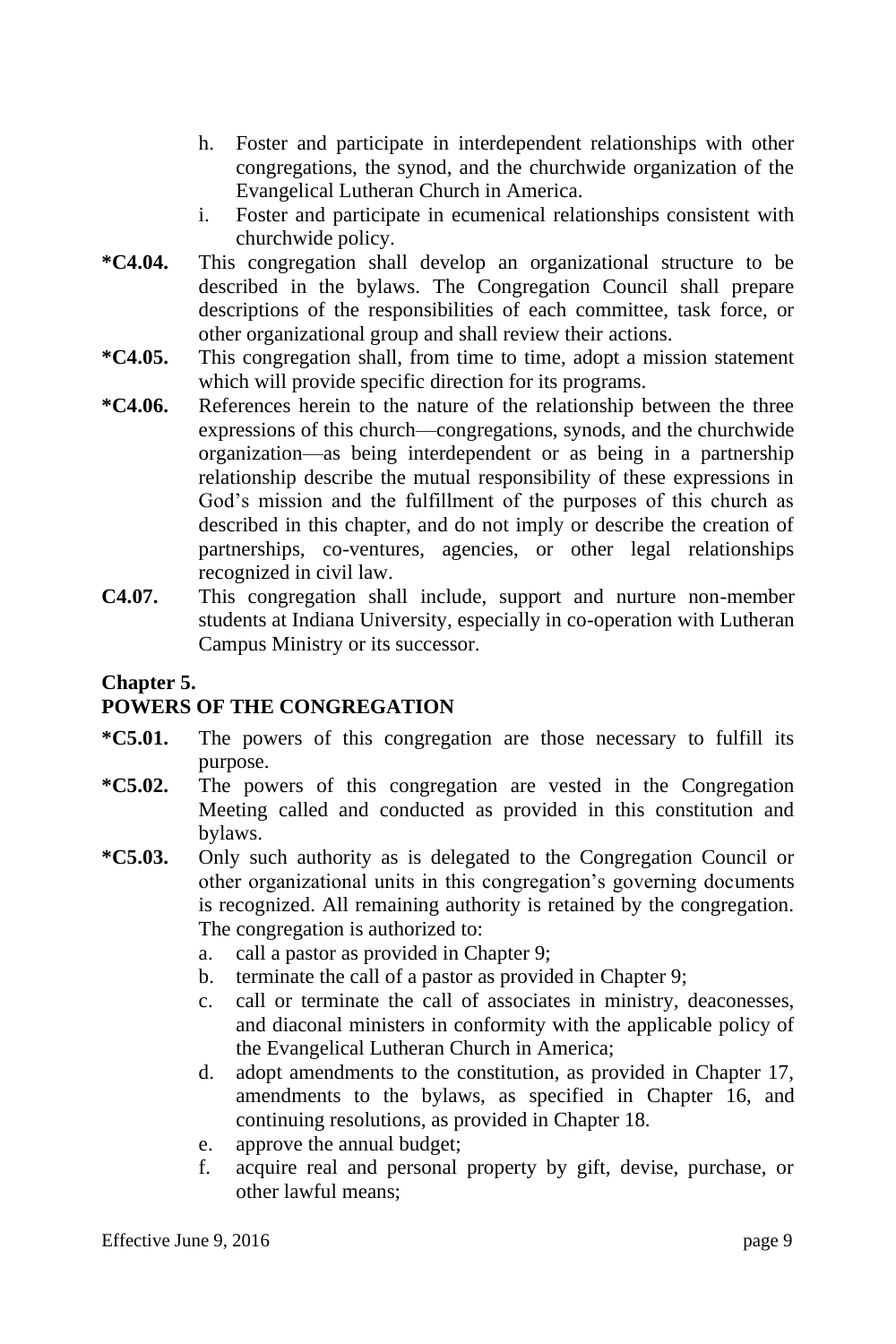- g. hold title to and use its property for any and all activities consistent with its purpose;
- h. sell, mortgage, lease, transfer, or otherwise dispose of its property by any lawful means;
- i. elect its Congregation Council, boards, and committees, and require them to carry out their duties in accordance with the constitution, bylaws, and continuing resolutions; and
- j. terminate its relationship with the Evangelical Lutheran Church in America as provided in Chapter 6.
- **\*C5.04.** This congregation shall choose from among its voting members laypersons to serve as voting members of the Synod Assembly as well as persons to represent it at meetings of any conference, cluster, coalition, or other area subdivision of which it is a member. The number of persons to be elected by the congregation and other qualifications shall be as prescribed in guidelines established by the Indiana-Kentucky Synod of the Evangelical Lutheran Church in America.
- **C5.05.** This congregation shall have a mission endowment fund that will operate as specified in this congregation's continuing resolutions. The purpose of the mission endowment fund is to provide for mission work beyond the operational budget of this congregation.

### **Chapter 6. CHURCH AFFILIATION**

- **\*C6.01.** This congregation shall be an interdependent part of the Evangelical Lutheran Church in America or its successor, and of the Indiana-Kentucky Synod of the Evangelical Lutheran Church in America. This congregation is subject to the discipline of the Evangelical Lutheran Church in America.
- **\*C6.02.** This congregation accepts the Confession of Faith and agrees to the Purposes of the Evangelical Lutheran Church in America and shall act in accordance with them.
- **\*C6.03.** This congregation acknowledges its relationship with the Evangelical Lutheran Church in America in which:
	- a. This congregation agrees to be responsible for its life as a Christian community.
	- b. This congregation pledges its financial support and participation in the life and mission of the Evangelical Lutheran Church in America.
	- c. This congregation agrees to call pastoral leadership from the clergy roster of the Evangelical Lutheran Church in America in accordance with its call procedures except in special circumstances and with the approval of the bishop of the synod. These special circumstances are limited either to calling a candidate approved for the roster of ordained ministers of the Evangelical Lutheran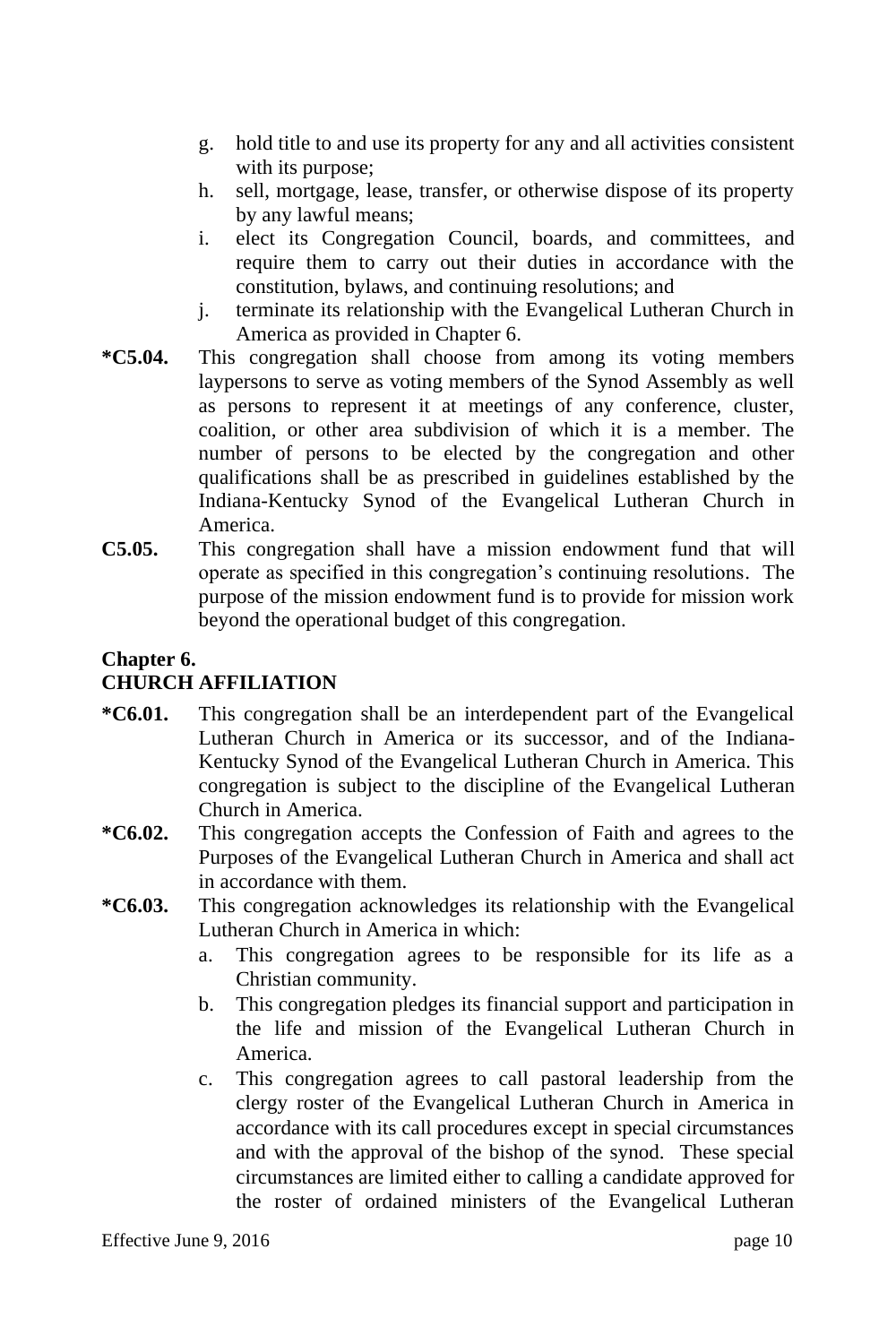Church in America or to contracting for pastoral services with an ordained minister of a church body with which the Evangelical Lutheran Church in America officially has established a relationship of full communion.

- d. This congregation agrees to consider associates in ministry, deaconesses, and diaconal ministers for call to other staff positions in the congregation according to the procedures of the Evangelical Lutheran Church in America.
- e. This congregation agrees to file this constitution and any subsequent changes to this constitution with the synod for review to ascertain that all of its provisions are in agreement with the constitution and bylaws of the Evangelical Lutheran Church in America and with the constitution of the synod.
- **\*C6.04.** Affiliation with the Evangelical Lutheran Church in America may be terminated as follows:
	- a. This congregation takes action to dissolve.
	- b. This congregation ceases to exist.
	- c. This congregation is removed from membership in the Evangelical Lutheran Church in America according to the procedures for discipline of the Evangelical Lutheran Church in America.
	- d. This congregation follows the procedures outlined in \*C6.05.
- **\*C6.05.** A congregation may terminate its relationship with this church by the following procedure:
	- a. A resolution indicating the intent to terminate its relationship must be adopted at a legally called and conducted special meeting of the congregation by a two-thirds vote of the voting members present. Such meeting may be held no sooner than 30 days after written notice of the meeting is received by the bishop of the synod, during which time the congregation shall consult with the bishop and the bishop's designees, if any. The times and manner of the consultation shall be determined by the bishop in consultation with the Congregation Council. Unless he or she is a voting member of the congregation, the bishop and the bishop's designees, if any, shall have voice but not vote at the meeting.
	- b. The secretary of the congregation shall submit a copy of the resolution to the bishop, attesting that the special meeting was legally called and conducted and certifying the outcome of the vote, and shall mail a copy of the resolution to voting members of the congregation. This notice shall be submitted within 10 days after the resolution has been adopted.
	- c. The bishop of the synod and the congregation shall continue in consultation, as specified in paragraph a. above, during a period of at least 90 days after receipt by the synod of the notice as specified in paragraph b. above.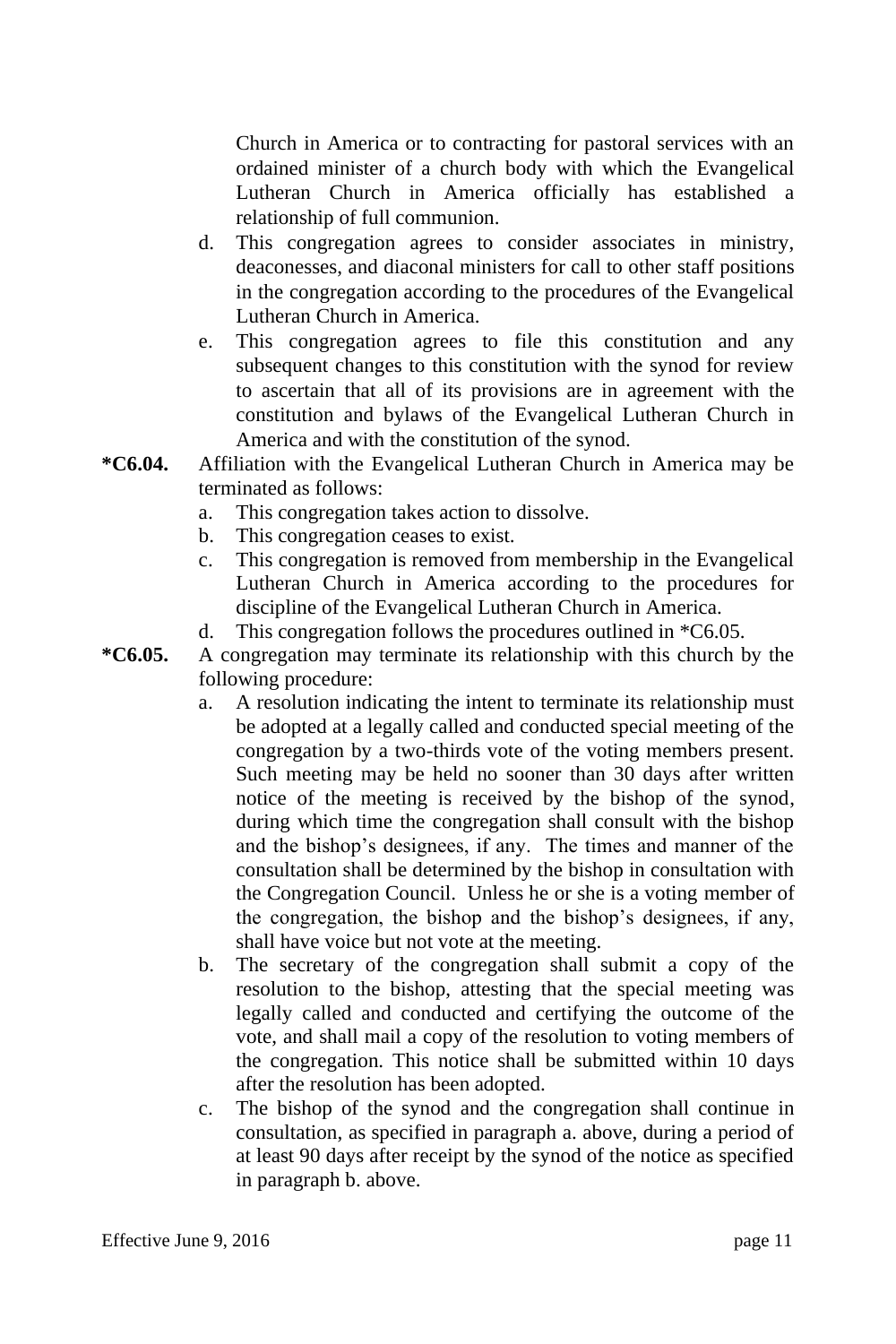- d. If the congregation, after such consultation, still seeks to terminate its relationship, such action may be taken at a legally called and conducted special meeting by a two-thirds vote of the voting members present. Notice of the meeting shall be mailed to all voting members and to the bishop at least 10 days in advance of the meeting. Unless he or she is a voting member of the congregation, the bishop and the bishop's designees, if any, shall have voice but not vote at the meeting.
- e. A copy of the resolution, attesting that the special meeting was legally called and conducted and certifying the outcome of the vote, shall be sent to the bishop within 10 days after the resolution has been adopted, at which time the relationship between the congregation and this church shall be terminated subject to paragraphs g., h., and i. below. Unless this notification to the bishop also certifies that the congregation has voted by a twothirds vote to affiliate with another Lutheran denomination, the congregation will be conclusively presumed to be an independent or non-Lutheran church.
- f. Notice of termination shall be forwarded by the bishop to the secretary of this church, who shall report the termination to the Churchwide Assembly.
- g. Congregations seeking to terminate their relationship with this church which fail or refuse to comply with each of the foregoing provisions in \*C6.05. shall be required to receive Synod Council approval before terminating their membership in this church.
- h. Congregations which had been members of the Lutheran Church in America shall be required, in addition to complying with the foregoing provisions in \*C6.05., to receive synodical approval before terminating their membership in this church.
- i. Congregations established by the Evangelical Lutheran Church in America shall be required, in addition to complying with the foregoing provisions in \*C6.05., to satisfy all financial obligations to this church and receive Synod Council approval before terminating their membership in this church.
- j. If a congregation fails to achieve the required two-thirds vote of voting members present at the congregation's first meeting as specified in paragraph a. above, another special meeting to consider termination of relationship with this church may be called no sooner than six months after that first meeting. If a congregation fails to achieve the required two-thirds vote of voting members present at the congregation's second meeting as specified in paragraph d. above, another attempt to consider termination of relationship with this church must follow all requirements of \*C6.05. and may begin no sooner than six months after that second meeting.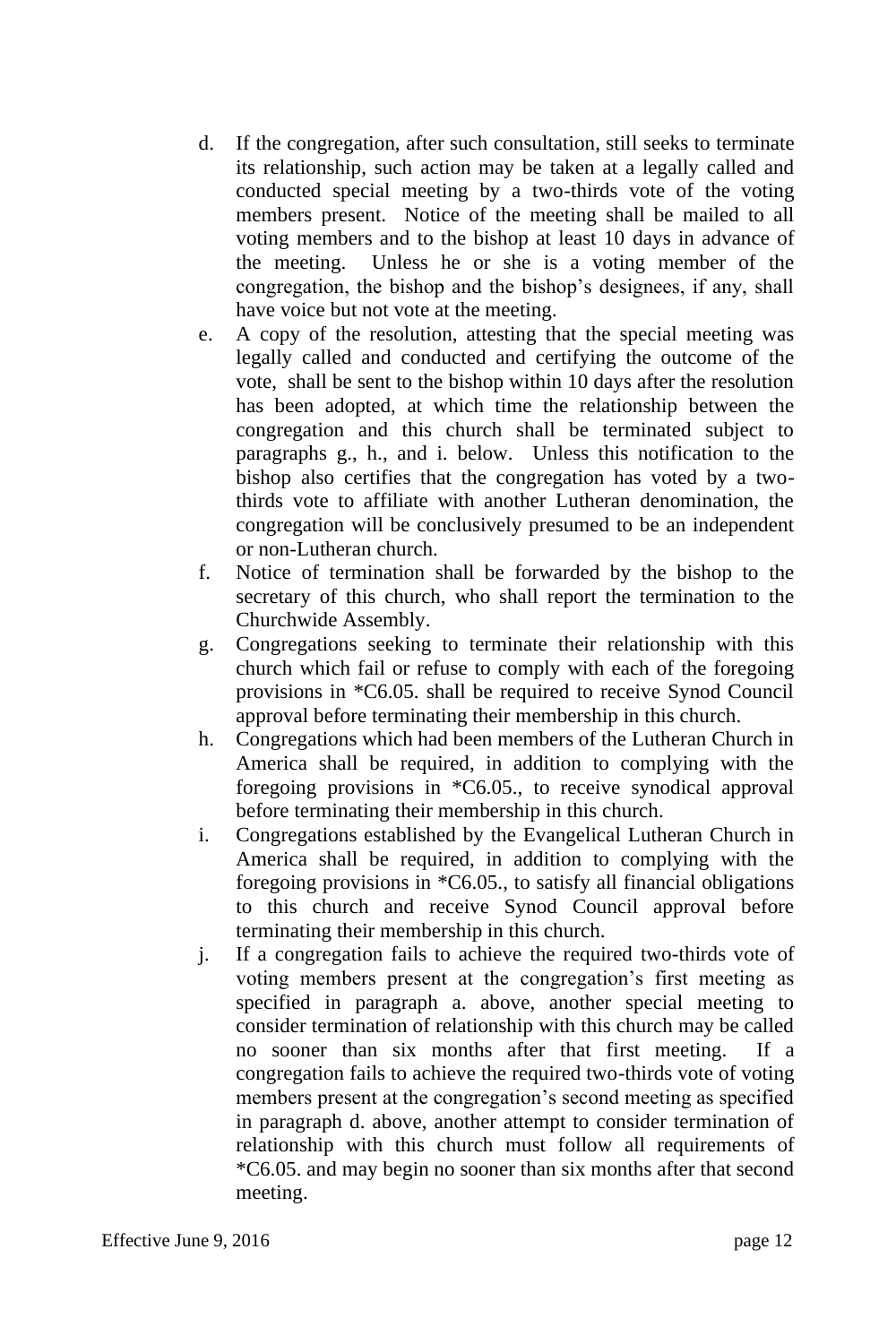- **\*C6.06.** If this congregation considers relocation, it shall confer with the bishop of the synod in which it is territorially located and the appropriate unit of the churchwide organization before any steps are taken leading to such action. The approval of the Synod Council shall be received before any such action is effected.
- **\*C6.07.** If this congregation considers developing an additional site to be used regularly for worship, it shall confer with the bishop of the synod in which it is territorially located and the appropriate unit of the churchwide organization before any steps are taken leading to such action.

#### **Chapter 7.**

#### **PROPERTY OWNERSHIP**

- **\*C7.01.** If this congregation ceases to exist, title to undisposed property shall pass to the Indiana-Kentucky Synod of the Evangelical Lutheran Church in America.
- **\*C7.02.** If this congregation is removed from membership in the Evangelical Lutheran Church in America according to its procedure for discipline, title to property shall continue to reside in this congregation.
- **\*C7.03.** If a two-thirds majority of the voting members of this congregation present at a legally called and conducted special meeting of this congregation vote to transfer to another Lutheran church body, title to property shall continue to reside in this congregation, provided the process for termination of relationship in \*C6.05. has been followed. Before this congregation takes action to transfer to another Lutheran church body, it shall consult with representatives of the Indiana-Kentucky Synod.
- **\*C7.04.** If a two-thirds majority of the voting members of this congregation present at a legally called and conducted special meeting of this congregation vote to become independent or relate to a non-Lutheran church body and have followed the process for termination of relationship in \*C6.05., title to property of this congregation shall continue to reside in this congregation only with the consent of the Synod Council. The Synod Council, after consultation with this congregation by the established synodical process, may give approval to the request to become independent or to relate to a non-Lutheran church body, in which case title shall remain with the majority of this congregation. If the Synod Council fails to give such approval, title shall remain with those members who desire to continue as a congregation of the Evangelical Lutheran Church in America.
- **C7.05.** [Reserved]

#### **Chapter 8. MEMBERSHIP**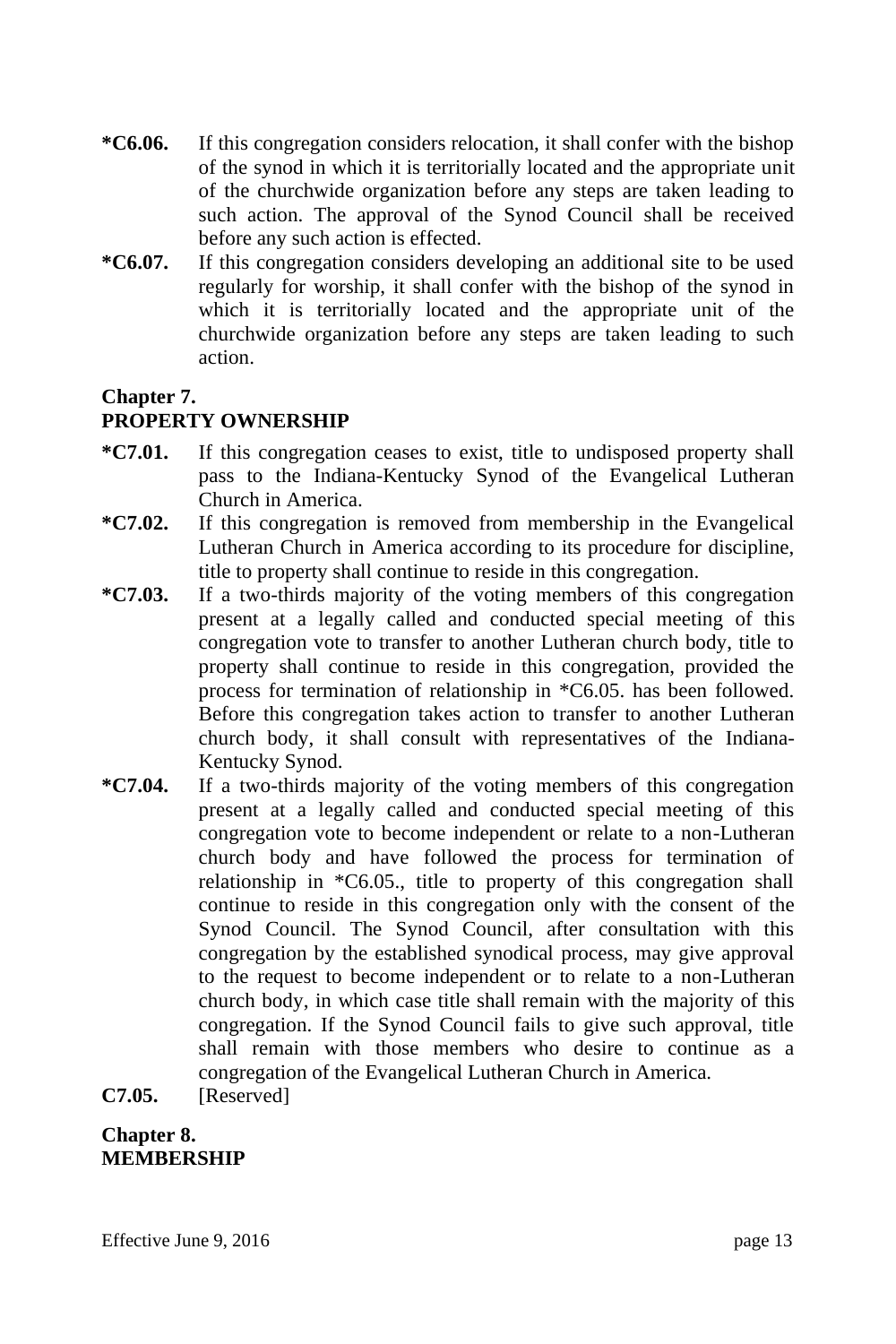- **\*C8.01.** Members of this congregation shall be those baptized persons on the roll of this congregation at the time that this constitution is adopted and those who are admitted thereafter and who have declared and maintain their membership in accordance with the provisions of this constitution and its bylaws.
- **\*C8.02.** Members shall be classified as follows:
	- a. *Baptized* members are those persons who have been received by the Sacrament of Holy Baptism in this congregation, or, having been previously baptized in the name of the Triune God, have been received by certificate of transfer from other Lutheran congregations or by affirmation of faith.
	- b. *Confirmed* members are baptized persons who have been confirmed in this congregation, those who have been received by adult baptism or by transfer as confirmed members from other Lutheran congregations, or baptized persons received by affirmation of faith.
	- c. *Voting* members are confirmed members. Such confirmed members, during the current or preceding calendar year, shall have communed in this congregation and shall have made a contribution of record to this congregation. Members of this congregation who have satisfied these basic standards shall have the privilege of voice and vote at every regular and special meeting of the congregation.
	- d. *Associate* members are persons holding membership in other Christian congregations who wish to retain such membership but desire to participate in the life and mission of this congregation, or persons who wish to retain a relationship with this congregation while being members of other congregations. They have all the privileges and duties of membership except voting rights and eligibility for elected offices or membership on the Congregation Council of this congregation.
- **C8.02.01**. A roll of Voting Members of this congregation as defined in Chapter 8.02.c of the Congregation Constitution shall be maintained by the congregation secretary. This roll shall be updated at least annually. One such update shall immediately precede the Annual Program Meeting of this congregation.
- **C8.02.02.** Confirmed Members who no longer qualify as voting members under Chapter 8.2.c of the Congregation Constitution shall be classified as inactive. All Inactive Members shall remain within the continuing concern of this congregation and shall be given conscientious pastoral care. An Inactive Member shall be restored to the active roll by act of the Congregation Council when he/she again receives the Lord's Supper and makes a contribution of record to this congregation.
- **C8.02.03.** Upon request of any member, a certificate of standing, membership or of transfer to another congregation shall be issued.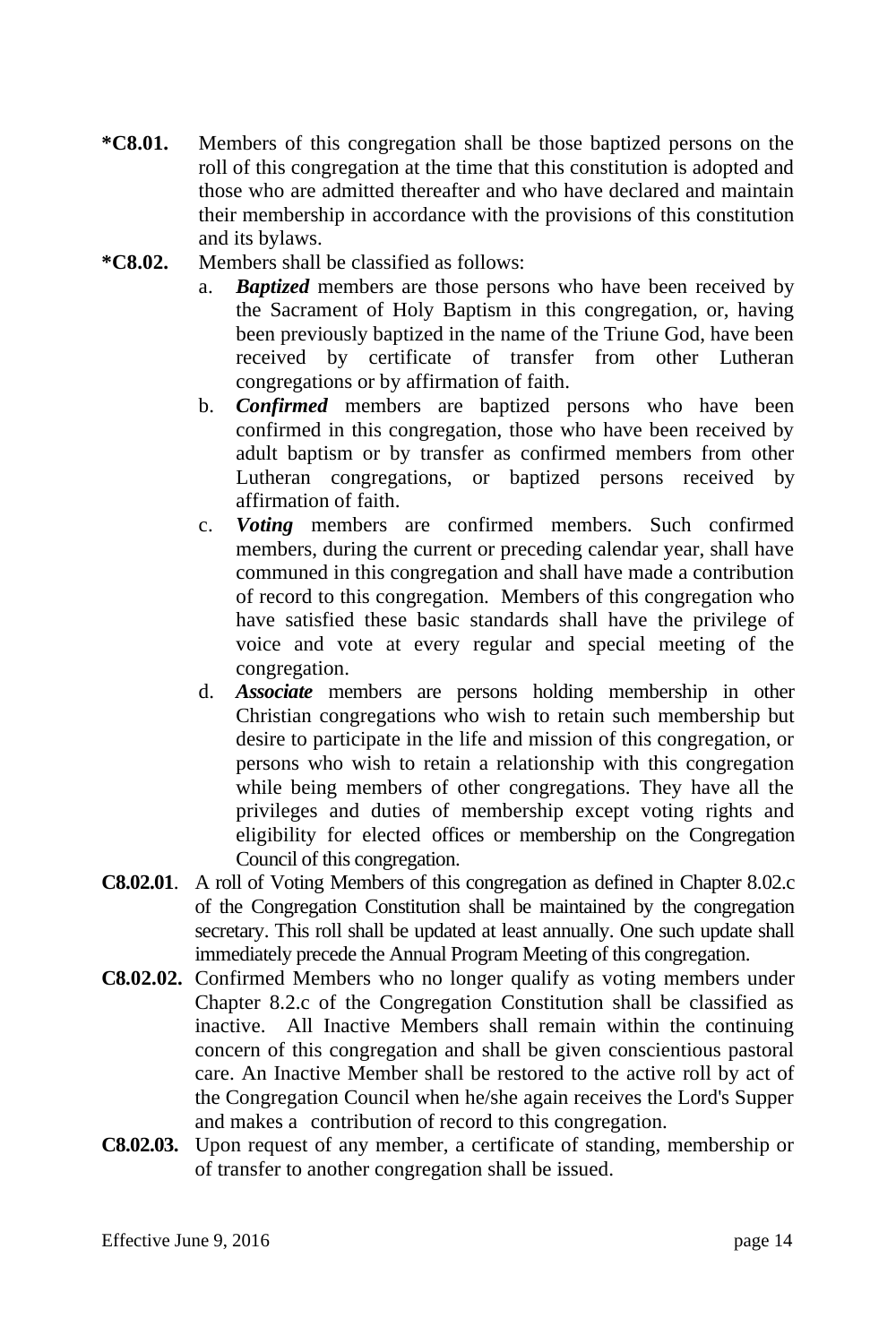- **\*C8.03.** All applications for confirmed membership shall be submitted to and shall require the approval of the Congregation Council.
- **\*C8.04.** It shall be the privilege and duty of members of this congregation to:
	- a. make regular use of the means of grace, both Word and sacraments;
	- b. live a Christian life in accordance with the Word of God and the teachings of the Lutheran church; and
	- c. support the work of this congregation, the synod, and the churchwide organization of the Evangelical Lutheran Church in America through contributions of their time, abilities, and financial support as biblical stewards.
- **\*C8.05.** Membership in this congregation shall be terminated by any of the following:
	- a. death;
	- b. resignation;
	- c. transfer or release;
	- d. disciplinary action in accordance with ELCA constitutional provision 20.40. and the accompanying bylaws; or
	- e. removal from the roll due to inactivity as defined in the bylaws.

Such persons who have been removed from the roll of members shall remain persons for whom the Church has a continuing pastoral concern.

**C8.06.** It shall be the further privilege and duty of members of this congregation to present their children for Holy Baptism and to nurture them in the Christian faith in the home and in schools provided by the congregation.

#### **Chapter 9. THE PASTOR**

- **\*C9.01.** Authority to call a pastor shall be in this congregation by at least a twothirds majority ballot vote of members present and voting at a meeting legally called for that purpose. Before a call is issued, the officers, or a committee elected by this congregation to recommend the call, shall seek the advice and help of the bishop of the synod.
- **\*C9.02.** Only a member of the clergy roster of the Evangelical Lutheran Church in America or a candidate for the roster of ordained ministers who has been recommended for the congregation by the synodical bishop may be called as a pastor of this congregation.
- **\*C9.03.** Consistent with the faith and practice of the Evangelical Lutheran Church in America,
	- a. Every ordained minister shall:
		- 1) preach the Word;
		- 2) administer the sacraments;
		- 3) conduct public worship;
		- 4) provide pastoral care; and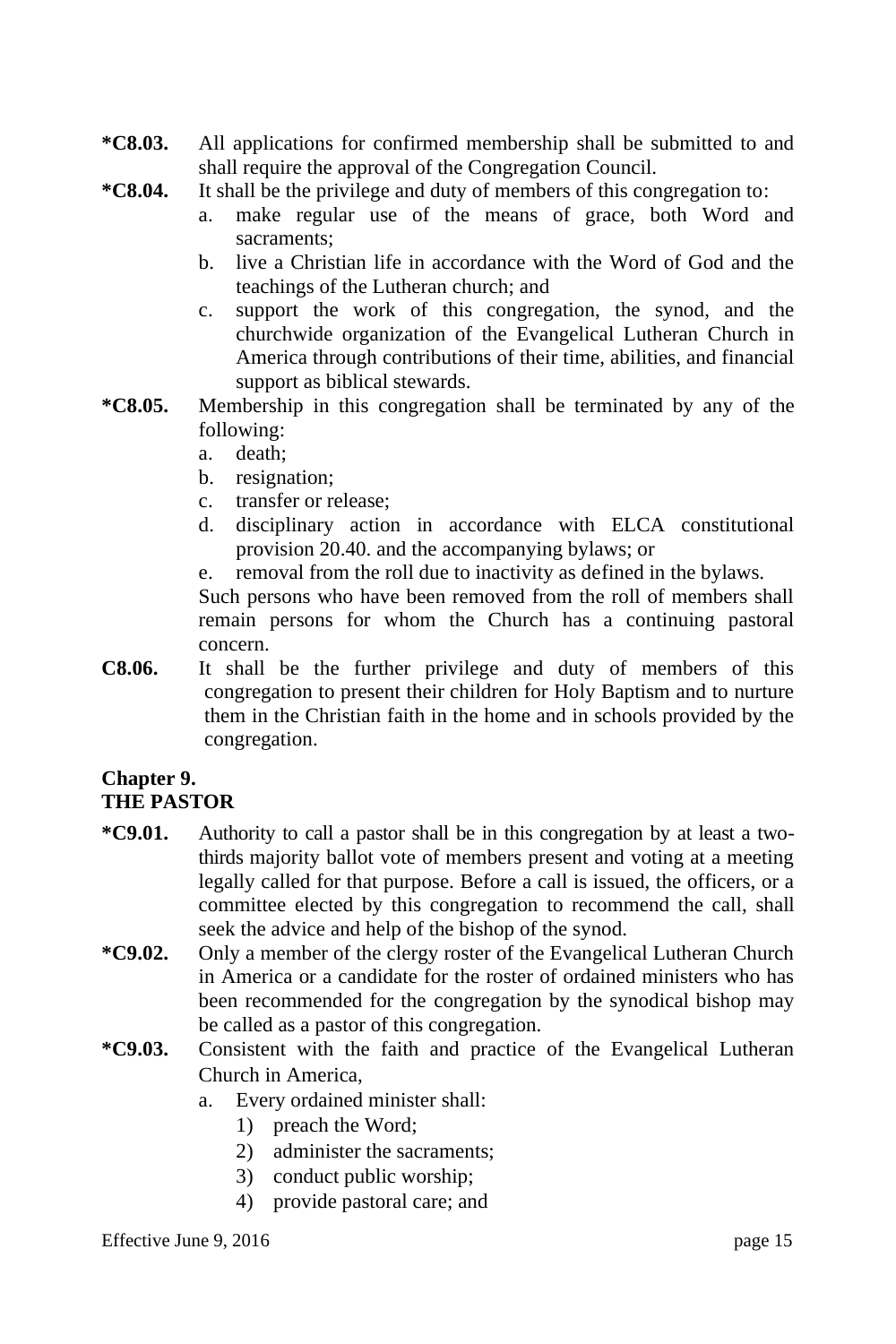- 5) speak publicly to the world in solidarity with the poor and oppressed, calling for justice and proclaiming God's love for the world.
- b. Each ordained minister with a congregational call shall, within the congregation:
	- 1) offer instruction, confirm, marry, visit the sick and distressed, and bury the dead;
	- 2) supervise all schools and organizations of this congregation;
	- 3) install regularly elected members of the Congregation Council; and
	- 4) with the council, administer discipline.
- c. Every pastor shall:
	- 1) strive to extend the Kingdom of God in the community, in the nation, and abroad;
	- 2) seek out and encourage qualified persons to prepare for the ministry of the Gospel;
	- 3) impart knowledge of this church and its wider ministry through distribution of its periodicals and other publications; and
	- 4) endeavor to increase the support given by the congregation to the work of the churchwide organization of the Evangelical Lutheran Church in America (ELCA) and of the Indiana-Kentucky Synod of the ELCA.
- **\*C9.04.** The specific duties of the pastor, compensation, and other matters pertaining to the service of the pastor shall be included in a letter of call, which shall be attested by the bishop of the synod.
- **\*C9.05.** a. The call of a congregation, when accepted by a pastor, shall constitute a continuing mutual relationship and commitment, which shall be terminated only by death or, following consultation with the synodical bishop, for the following reasons:
	- 1) mutual agreement to terminate the call or the completion of a call for a specific term;
	- 2) resignation of the pastor, which shall become effective, unless otherwise agreed, no later than 30 days after the date on which it was submitted;
	- 3) inability to conduct the pastoral office effectively in the congregation in view of local conditions;
	- 4) physical disability or mental incapacity of the pastor;
	- 5) suspension of the pastor through discipline for more than three months;

6) resignation or removal of the pastor from the roster of ordained ministers of this church;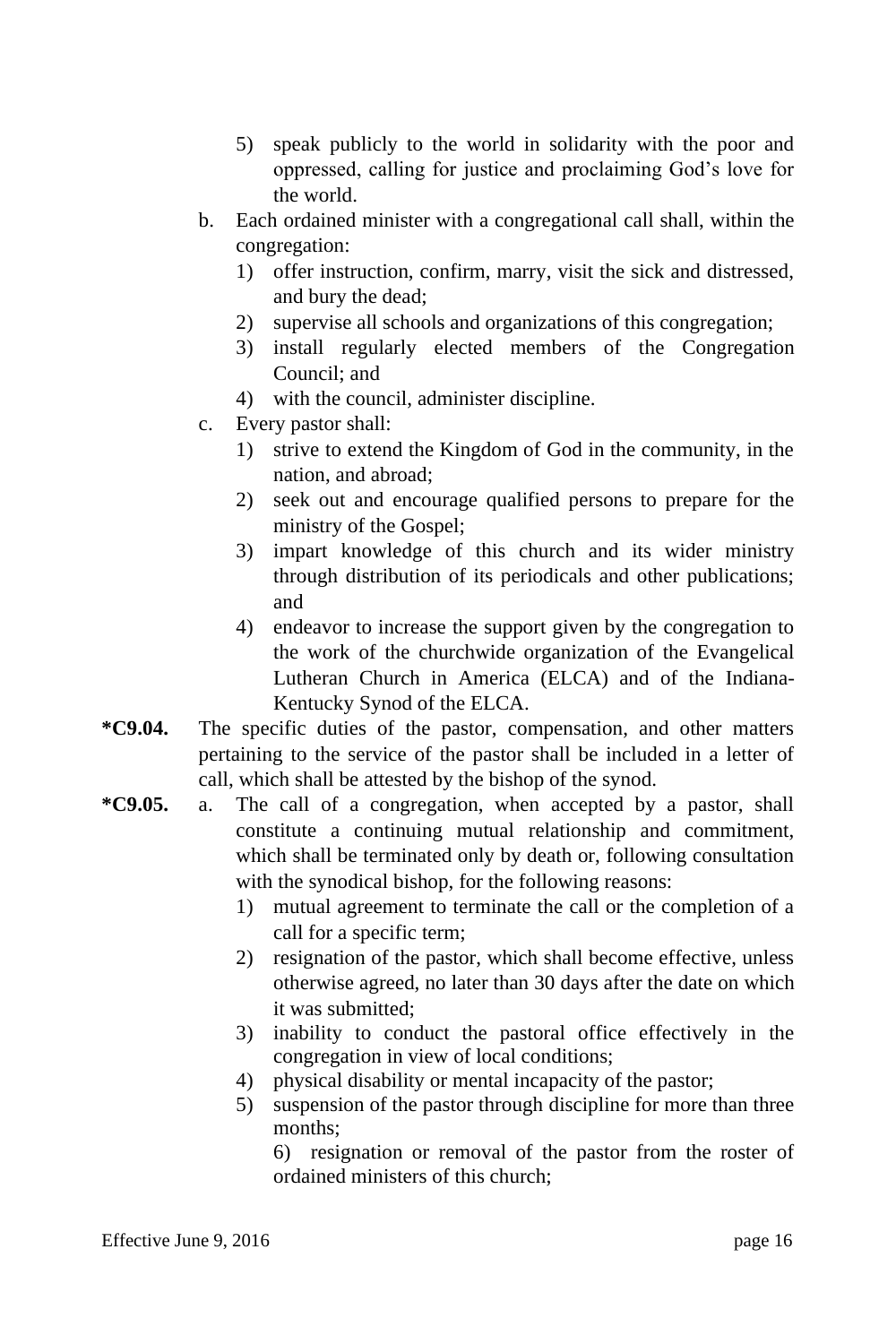7) termination of the relationship between this church and the congregation;

- 8) dissolution of the congregation or the termination of a parish arrangement; or
- 9) suspension of the congregation through discipline for more than six months.
- b. When allegations of physical disability or mental incapacity of the pastor under paragraph a.4) above, or ineffective conduct of the pastoral office under paragraph a.3) above, have come to the attention of the bishop of this synod,
	- 1) the bishop in his or her sole discretion may investigate such conditions personally together with a committee of two ordained ministers and one layperson, or
	- 2) when such allegations have been brought to the synod's attention by an official recital of allegations by the Congregation Council or by a petition signed by at least onethird of the voting members of the congregation, the bishop personally shall investigate such conditions together with a committee of two ordained ministers and one layperson.
- c. In case of alleged physical disability or mental incapacity under paragraph a.4) above, the bishop's committee shall obtain and document competent medical opinion concerning the pastor's condition. When a disability or incapacity is evident to the committee, the bishop of this synod may declare the pastorate vacant and the pastor shall be listed on the clergy roster as disabled. Upon removal of the disability and the restoration of the pastor to health, the bishop shall take steps to enable the pastor to resume the ministry, either in the congregation last served or in another appropriate call.
- d. In the case of alleged local difficulties that imperil the effective functioning of the congregation under paragraph a.3) above, the bishop's committee shall endeavor to hear from all concerned persons, after which the bishop together with the committee shall present their recommendations first to the pastor and then to the congregation. The recommendations of the bishop's committee must address whether the pastor's call should come to an end and, if so, may suggest appropriate severance arrangements. The committee may also propose other actions that should be undertaken by the congregation and by the pastor, if appropriate. If the pastor and congregation agree to carry out such recommendations, no further action need be taken by the synod.
- e. If either party fails to assent to the recommendations of the bishop's committee concerning the pastor's call, the congregation may dismiss the pastor only at a legally called meeting after consultation with the bishop, either (a) by a two-thirds majority vote of the voting members present and voting where the bishop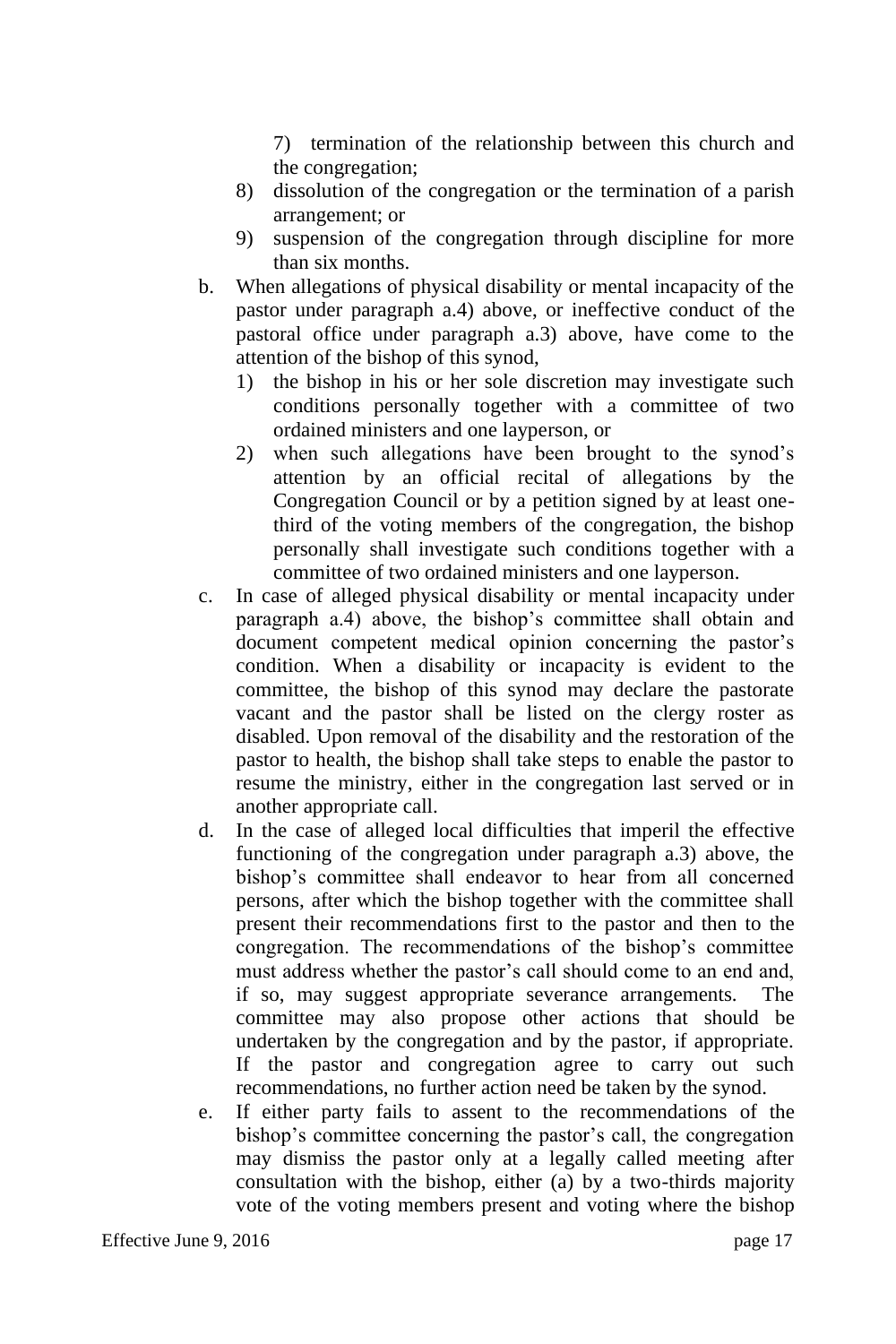and the committee did not recommend termination of the call, or (b) by a simple majority vote of the voting members present and voting where the bishop and the committee recommended termination of the call.

- f. If, in the course of proceedings described in paragraph c. or paragraph d. above, the bishop's committee concludes that there may be grounds for disciplinary action, the committee shall make recommendations concerning disciplinary action in accordance with the provisions of this church's constitution, bylaws, and continuing resolutions.
- **\*C9.06.** At a time of pastoral vacancy, an interim pastor shall be appointed by the bishop of the synod with the consent of this congregation or the Congregation Council.
- **\*C9.07.** During the period of service, an interim pastor shall have the rights and duties in the congregation of a regularly called pastor and may delegate the same in part to a supply pastor with the consent of the bishop of the synod and this congregation or Congregation Council. The interim pastor and any ordained pastor providing assistance shall refrain from exerting influence in the selection of a pastor. Unless previously agreed upon by the Synod Council, an interim pastor is not available for a regular call to the congregation served.
- **\*C9.08.** This congregation shall make satisfactory settlement of all financial obligations to a former pastor before calling a successor. A pastor shall make satisfactory settlement of all financial obligations to this congregation before beginning service in a call to another congregation or employment in another ministry setting related to the Evangelical Lutheran Church in America.
- **\*C9.09.** When a pastor is called to serve in company with another pastor or pastors, the privileges and responsibilities of each pastor shall be specified in documents to accompany the call and to be drafted in consultation involving the pastors, the Congregation Council, and the bishop of the synod. As occasion requires, the documents may be revised through a similar consultation.
- **C9.09.01** A pastor of this congregation may be recognized as a Campus Pastor by the Division for Education of the Evangelical Lutheran Church in America or its successor upon vote of this Congregation.
- **\*C9.11.** With the approval of the bishop of the synod, the congregation may depart from \*C9.05.a. and call a pastor for a specific term. Details of such calls shall be in writing setting forth the purpose and conditions involved. Prior to the completion of a term, the bishop or a designated representative of the bishop shall meet with the pastor and representatives of the congregation for a review of the call. Such a call may also be terminated before its expiration in accordance with the provisions of \*C9.05.a.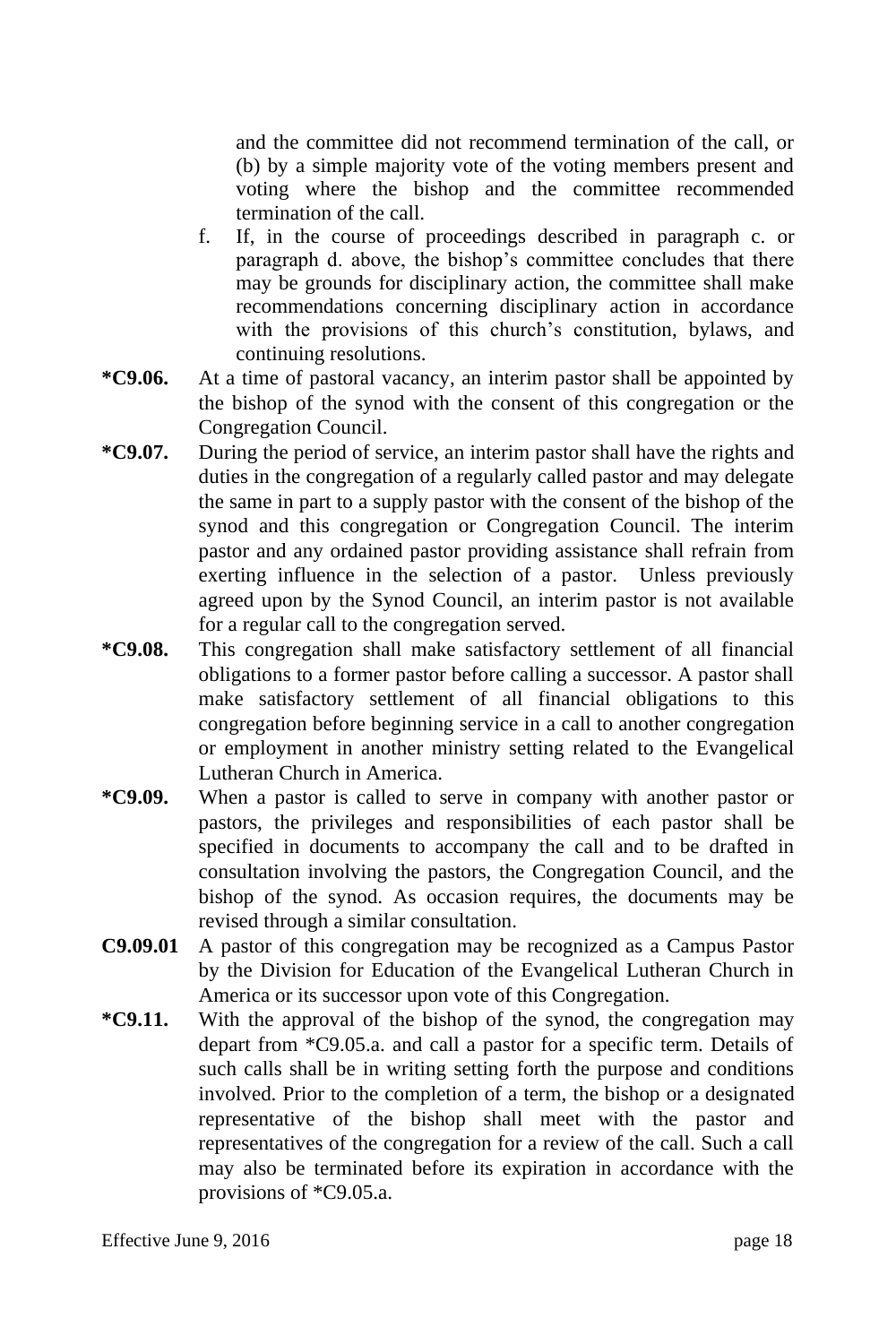- **\*C9.12.** The pastor of this congregation:
	- a. shall keep accurate parochial records of all baptisms, confirmations, marriages, burials, communicants, members received, members dismissed, or members excluded from the congregation;
	- b. shall submit a summary of such statistics annually to the synod; and
	- c. shall become a member of this congregation upon receipt and acceptance of the letter of call. In a parish of multiple congregations, the pastor shall hold membership in one of the congregations.
- **\*C9.13.** The pastor(s) shall submit a report of his or her ministry to the bishop of the synod at least 90 days prior to each regular meeting of the Synod Assembly.
- **\*C9.14.** The parochial records of this congregation shall be maintained by the pastor and shall remain the property of the congregation. The secretary of this congregation shall attest in writing to the bishop of this synod that such records have been placed in his or her hands in good order by a departing pastor before the installation of that pastor in another field of labor or the granting by the synod of retired status to the pastor.

#### **C9.20. Ecumenical pastoral ministry**

**C9.21.** Under special circumstances, subject to the approval of the synodical bishop and the concurrence of this congregation, an ordained minister of a church body with which the Evangelical Lutheran Church in America officially has established a relationship of full communion may serve temporarily as pastor of this congregation under a contract between the congregation and the ordained minister in a form proposed by the synodical bishop and approved by the congregation.

#### **Chapter 10.**

## **CONGREGATION MEETING**

- **C10.01.** The annual meetings of this congregation shall be held at the times specified in the bylaws. The Annual Program meeting is designated as the annual meeting of the congregation.
- **C.10.01.01** The Fiscal Year of this congregation shall be the calendar year.
- **C.10.01.02** The Program Year of this congregation shall commence with the adjournment of the Annual Program Meeting and extend through the next Annual Program Meeting.
- **C.10.01.03** The Annual Budget Meeting of this congregation shall be held on or before the third Sunday in November, at a time established by the Congregation Council. The agenda for this meeting shall include the adoption of a congregational budget for the next fiscal year. Other items may be included in the agenda**.**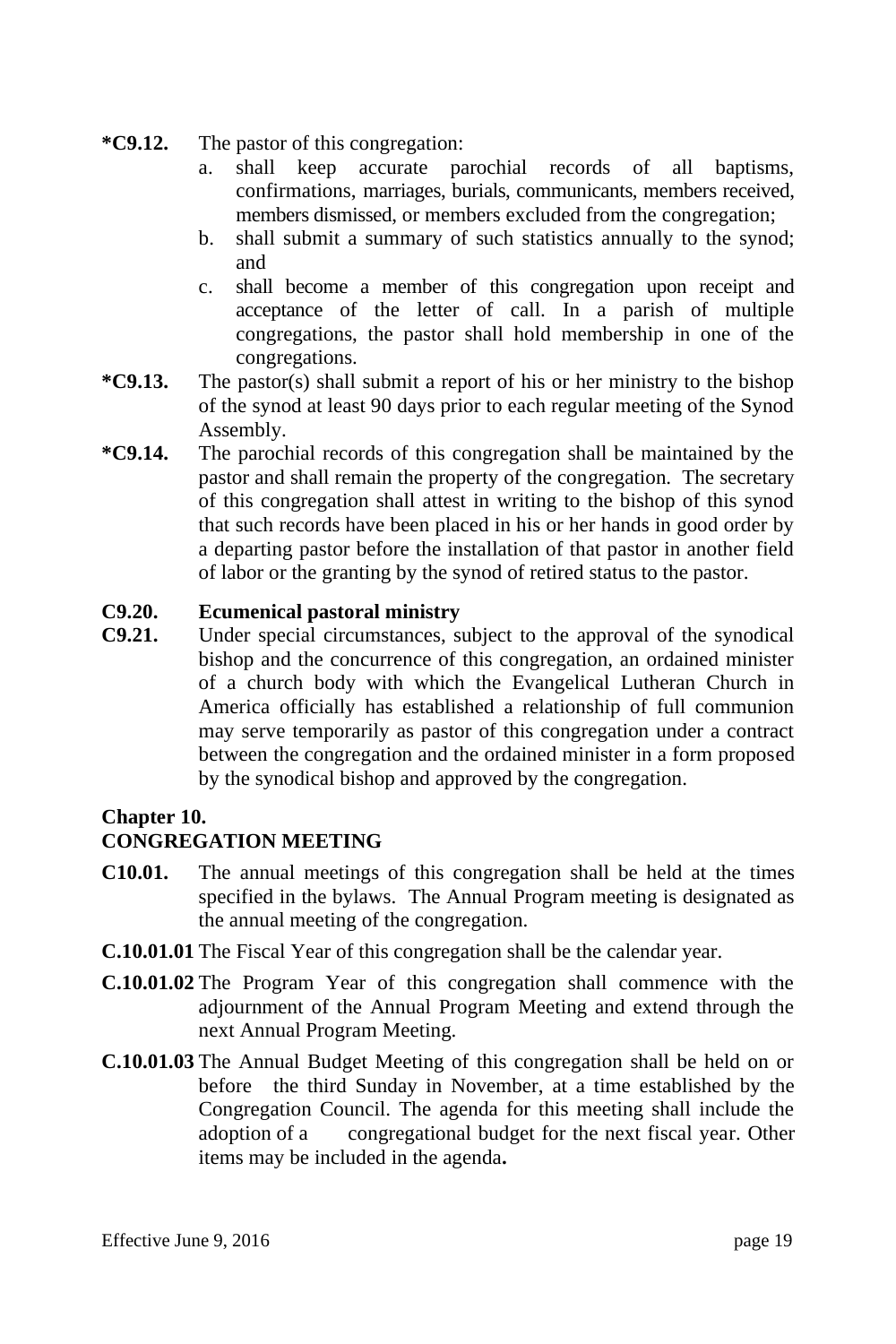- **C.10.01.04** The Annual Program Meeting of this congregation shall be held during April or May of each year, on a date and at a time established by the Congregation Council. The agenda for this meeting shall include the election of Congregation Council members, the reports of the pastor(s) and congregation officers, and reports from each of the several congregation committees and program areas. Other items may be included in the agenda.
- **C.10.01.05** Additional congregational meetings may be called from time to time in accordance with Chapter 10 of the Constitution of this congregation.
- **C10.02.** A special Congregation Meeting may be called by the pastor, the Congregation Council, or the president of this congregation, and shall be called by the president of the congregation upon the written request of 10 percent of the voting members. The president of the Congregation Council shall call a special meeting upon request of the synodical bishop. The call for each special meeting shall specify the purpose for which it is to be held, and no other business shall be transacted.
- **C10.03.** Notice of all meetings of this congregation shall be given at the services of worship on the preceding two consecutive Sundays and by mail or electronic means, as permitted by state law, to all voting members at least 10 days in advance of the date of the meeting.
- **C10.04.** Ten (10) percent of the voting members shall constitute a quorum.
- **C10.05.** Voting by proxy or by absentee ballot shall not be permitted.
- **C10.06.** All actions approved by the congregation shall be by majority vote of those voting members present and voting, except as otherwise provided in this constitution or by state law.
- **C10.07.** *Robert's Rules of Order*, latest edition, shall govern parliamentary procedure of all meetings of this congregation.

#### **Chapter 11. OFFICERS**

- **C11.01.** The officers of this congregation shall be a president, vice-president, secretary, treasurer, and financial secretary.
- a. Duties of the officers shall be specified in the bylaws.
- b. The officers shall be voting members of this congregation.
	- c. Officers of this congregation shall serve similar offices of the Congregation Council.
- **C11.01.01.** The duties of the President of this congregation shall include, but not be limited to, the following:
	- 1.) preside over all meetings of this congregation and the Congregation Council, ensuring that proper rules of order are followed at all times so as to expedite the transaction of the business of this congregation;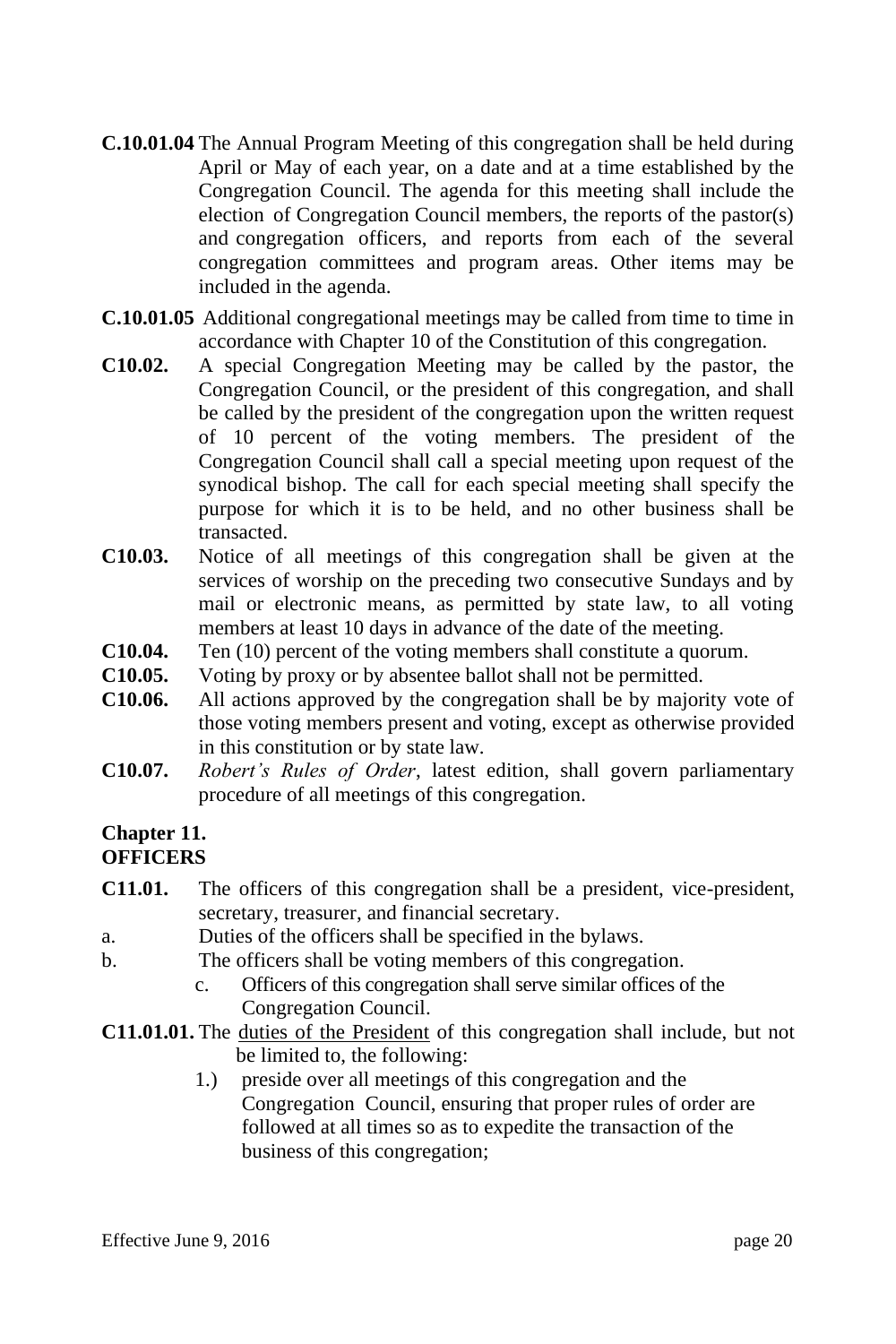- 2.) represent, in cooperation with the Pastor, this congregation in its dealings with outside agencies, both within and without the Evangelical Lutheran Church in America;
- 3.) facilitate the operation of all committees and appoint such new committees and task forces as this congregation or Congregation Council may establish.
- **C11.01.02.** The duties of the Vice-President of this congregation shall include, but not be limited to, the following: Perform the duties of the president when that officer is unable to perform his/her duties for any reason.
- **C11.01.03.** The duties of the Secretary of this congregation shall include, but not be limited to, the following:
	- 1.) provide for complete and accurate records of the proceedings of all congregation and Congregation Council meetings and the business transacted therein;
	- 2.) make all such records available to this congregation on a timely basis following each meeting;
	- 3.) maintain an accurate record of the roll of Voting Members of this congregation, updating such roll before each Annual Program Meeting**.**

**C11.01.04.** The duties of the Treasurer of this congregation shall include, but not be limited to, the following:

- 1.) maintain complete and accurate records of all financial transactions entered into by this congregation;
- 2.) make prompt payment, insofar as is possible, of all bills and expenses duly incurred in the operation of this congregation in accordance with its adopted budget;
- 3.) provide periodic reports to this congregation and Congregation Council concerning the financial condition of this congregation;
- 4.) report to this congregation at the Annual Budget Meeting concerning the previous fiscal year.
- **C11.01.05.** The duties of the Financial Secretary of this congregation shall include, but not be limited to, the following:
	- 1.) be responsible for receiving all income to this congregation, the banking of it and keeping accurate records concerning it;
	- 2.) maintain the records of personal giving to this congregation, reporting at least annually to individual giving units concerning monies contributed, and weekly to the treasurer concerning income received and its relationship to established bookkeeping categories of income;
	- 3.) report to this congregation at the Annual Budget Meeting concerning all income received during the previous fiscal year; and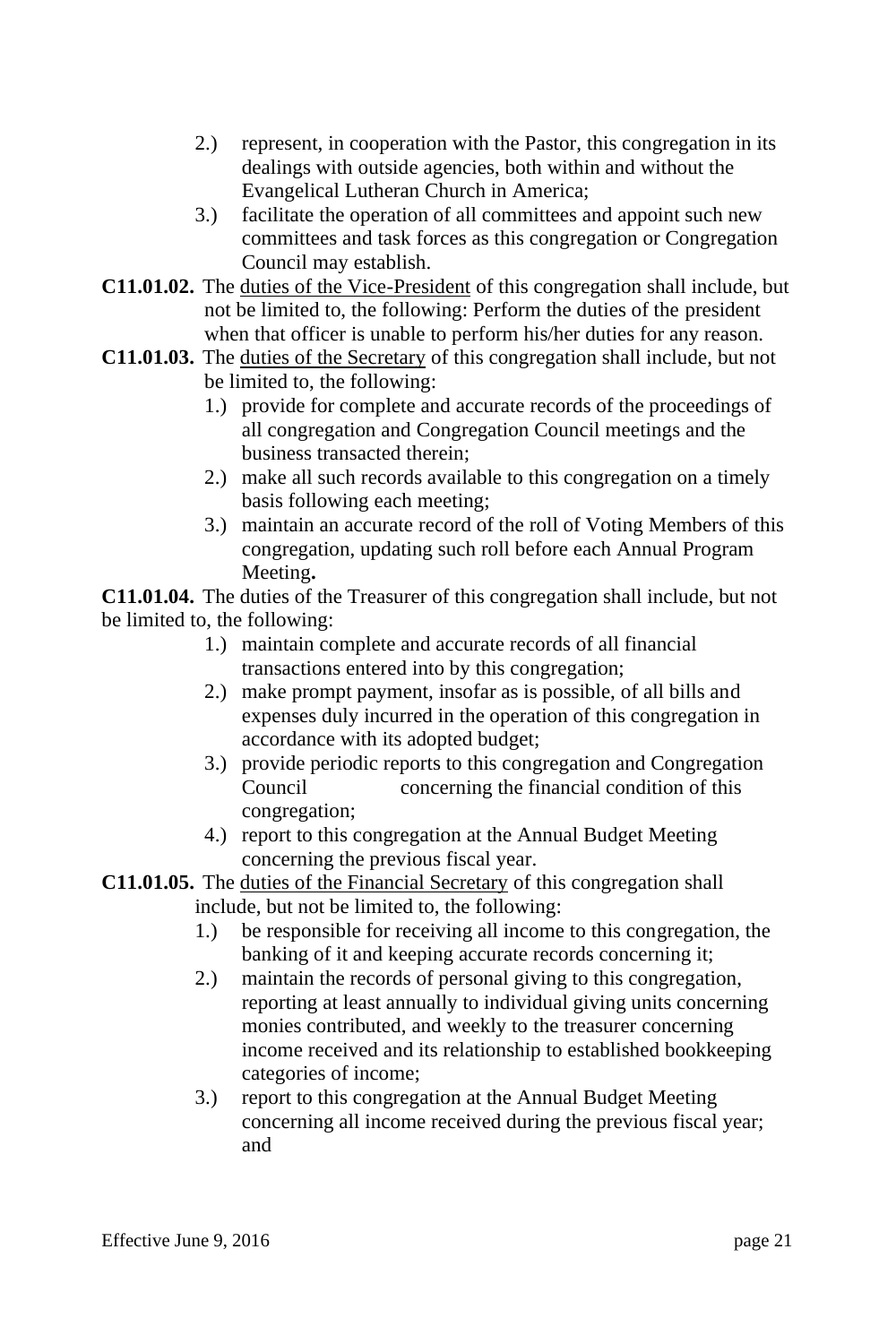- 4.) oversee those assistants whom the Congregation Council may appoint from time to time to aid the financial secretary in the task of counting and banking offering receipts.
- **C11.01.06.** Both the treasurer and financial secretary are ex-officio members of the Finance Committee, with voice and vote. The financial secretary is also ex-officio member of the Stewardship Committee, with voice and vote.
- **C11.02.** The Congregation Council shall elect its officers and they shall be the officers of this congregation. The president, vice-president, and secretary must be duly elected members of the Congregation Council. The treasurer and financial secretary, if not elected council members, shall be accorded the privilege of voice without vote at all council meetings. The officers shall be elected by written ballot at a time specified in the bylaws and shall serve for one year or until their successors are elected. The terms of the president, vice-president, and secretary shall begin at the close of the Congregation Council meeting at which they are elected. The term of the treasurer and financial secretary shall be the next fiscal year of this congregation.
- **C11.02.01.** The officers of this congregation shall be elected at a special Congregation Council meeting immediately following the Annual Program Meeting of this congregation. No other council business will be transacted at that meeting.
- **C11.03.** No officer shall hold more than one office at a time. No elected officer, except the treasurer and financial secretary, shall be eligible to serve more than two consecutive terms in the same office. The treasurer and financial secretary may serve up to four consecutive terms.
- **C11.04.** All financial officers shall give corporate surety, in amounts determined by the Congregation Council, for which the premium shall be paid by this congregation. Fidelity coverage provided by the Evangelical Lutheran Church in America shall be deemed a fulfillment of this requirement.

## **Chapter 12. CONGREGATION COUNCIL**

- **C12.01.** The voting membership of the Congregation Council shall consist of the pastor(s) and no fewer than nine and no more than 12 elected members of this congregation. Any voting members of this congregation may be elected, subject only to the limitation on the length of continuous service permitted in that office. A member's place on the Congregation Council shall be declared vacant if the member
	- a) ceases to be a voting member of this congregation or
	- b) is absent from three successive regular meetings of the Congregation Council without having given advance notification of absence to the president or secretary.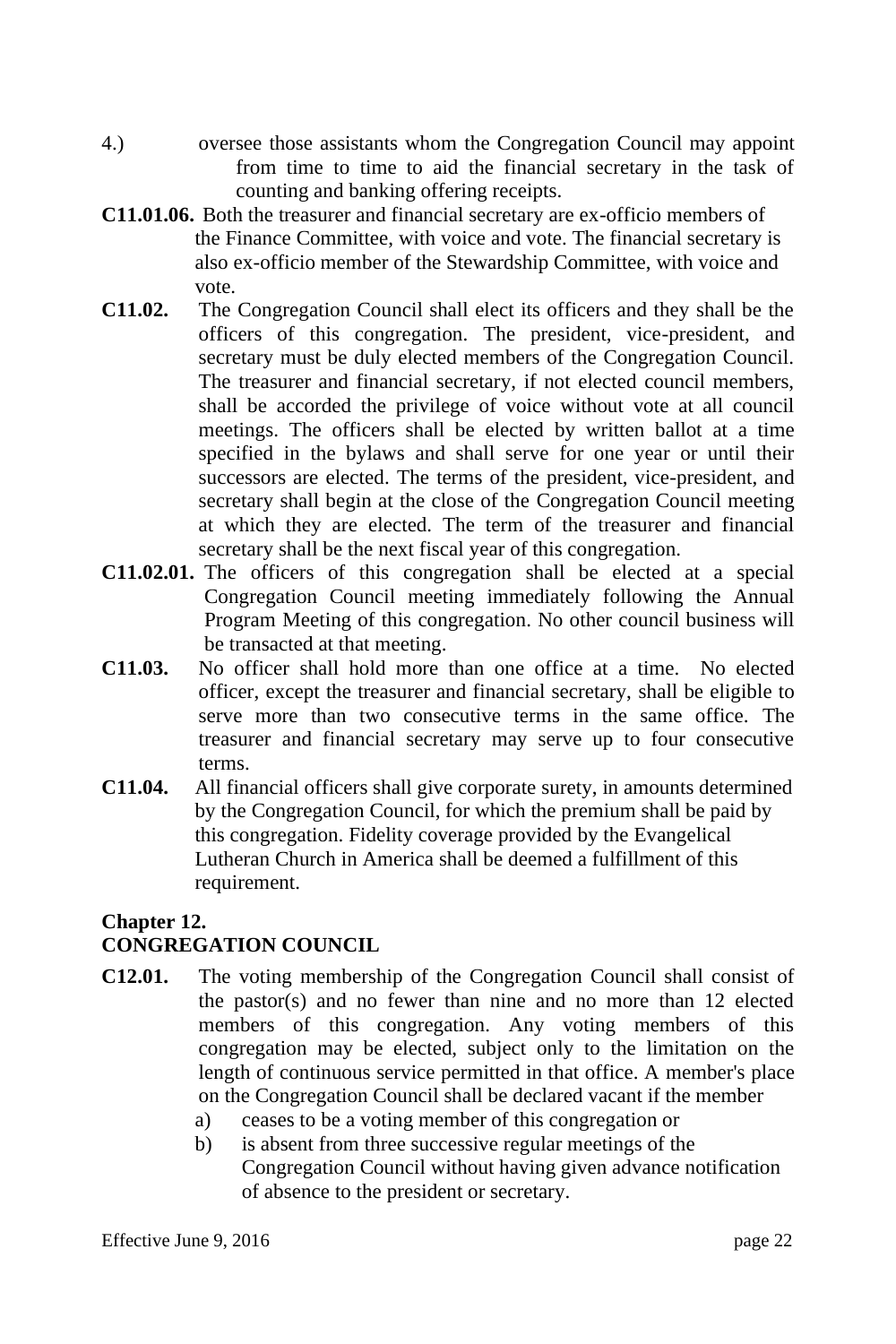- **C12.02.** The members of the Congregation Council except the pastor(s) shall be elected by written ballot to serve for three years or until their successors are elected. Such members shall be eligible to serve no more than two full terms or six years consecutively. Their terms shall begin at the close of the annual meeting at which they are elected. No member is eligible for election to a full or partial term which would result in more than six consecutive years of council membership. No member shall be eligible for appointment or election to Council for one year from the end of his/her last term.
- **C12.02.01.**Three or four council seats shall become vacant every year, to be filled in accordance with bylaw articles below. Any elections to partial terms shall not modify this basic rotation.
	- a). At least two months prior to the Annual Program Meeting, the Congregation Council shall appoint a Nominating Committee consisting of at least five members, including a pastor of this congregation. All outgoing Council members not standing for reelection shall be members of this committee. At least one member shall be appointed from the congregation-at-large. When the Nominating Committee has been appointed, its membership shall be announced to this congregation along with a notification of pending council vacancies.
	- b) The Nominating Committee shall prepare a slate of nominees. The Nominating Committee shall ensure that all nominees have been informed of the duties and responsibilities of council members and have given approval to their nomination. After the list of nominees has been reviewed by the Congregation Council, that list and a brief background statement for each nominee shall be presented to this congregation on at least three Sundays prior to the Annual Program Meeting. Additional nominations may be made by Voting Members of this congregation until the Monday preceding the meeting. At midnight on that Monday nominations shall be closed.

c) During the Annual Meeting and prior to the election of council members, the presiding officer shall appoint three tellers to collect and tabulate written ballots. A majority of the votes cast shall be necessary for election. In all cases wherein all vacancies are not filled, the ballot shall be considered a nominating ballot and the remaining nominees receiving the highest number of votes shall be the nominees on the next ballot, the number of such nominees not to exceed twice the number of vacancies remaining to be filled.

**C12.03.** Should a member's place on the Congregation Council be declared vacant and if that vacancy results in the Congregation Council having fewer than nine members, the Congregation Council shall elect, by majority vote, a successor until the next annual meeting. Vacancies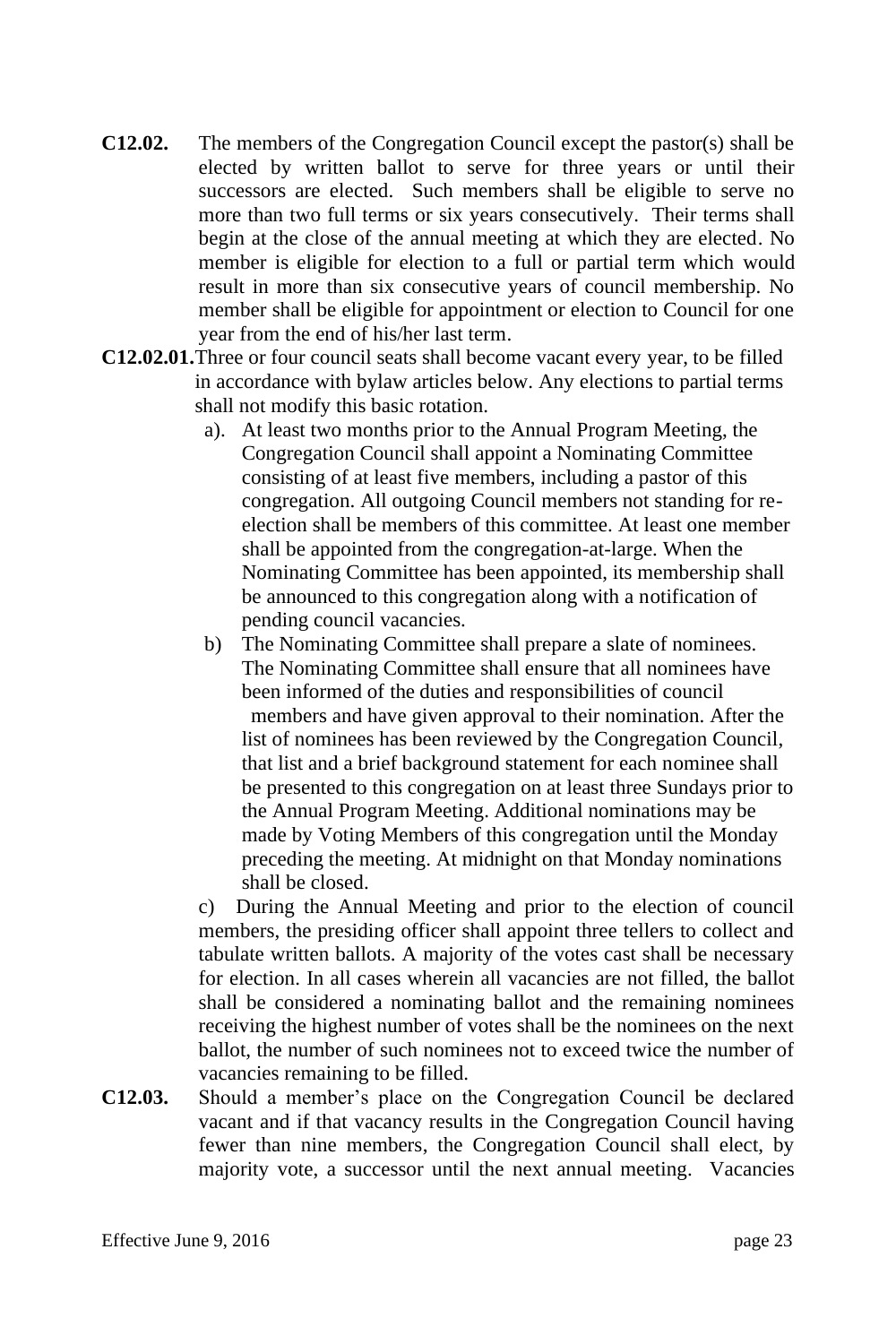which occur within three months prior to the Annual Program Meeting may remain unfilled until that meeting.

- **C12.03.01** Congregation Council vacancies that arise during the program year shall be filled by vote of the Congregation council if the vacancy results in a Council having fewer than nine elected members. Council may appoint such person(s) as it considers to be best qualified. Such appointments shall be effective until the next Annual Program Meeting, at which time the vacancy shall be filled by vote of this congregation in accordance with the bylaw articles above.
- **C12.04.** The Congregation Council shall have general oversight of the life and activities of this congregation, and in particular its worship life, to the end that everything be done in accordance with the Word of God and the faith and practice of the Evangelical Lutheran Church in America. The duties of the Congregation Council shall include the following:
	- a. To lead this congregation in stating its mission, to do long-range planning, to set goals and priorities, and to evaluate its activities in light of its mission and goals.
	- b. To seek to involve all participants of this congregation in worship, learning, witness, service, and support.
	- c. To oversee and provide for the administration of this congregation to enable it to fulfill its functions and perform its mission.
	- d. To maintain supportive relationships with the pastor(s) and staff and help them annually to evaluate the fulfillment of their calling or employment.
	- e. To be examples individually and corporately of the style of life and ministry expected of all baptized persons.
	- f. To promote a congregational climate of peace and goodwill, and, as differences and conflicts arise, to endeavor to foster mutual understanding.
	- g. To arrange for pastoral service during the sickness or absence of the pastor.
	- h. To emphasize partnership with the synod and churchwide organization of the Evangelical Lutheran Church in America and Lutheran Campus Ministry at Indiana University or its successor, as well as cooperation with other congregations, both Lutheran and non-Lutheran, subject to established policies of the synod and the Evangelical Lutheran Church in America.
	- i. To recommend and encourage the use of program resources produced or approved by the Evangelical Lutheran Church in America.
	- j. To seek out and encourage qualified persons to prepare for the ministry of the Gospel.
- **C12.04.01.** The Congregation Council shall oversee any standing agreement or covenant entered into by this congregation. The council shall have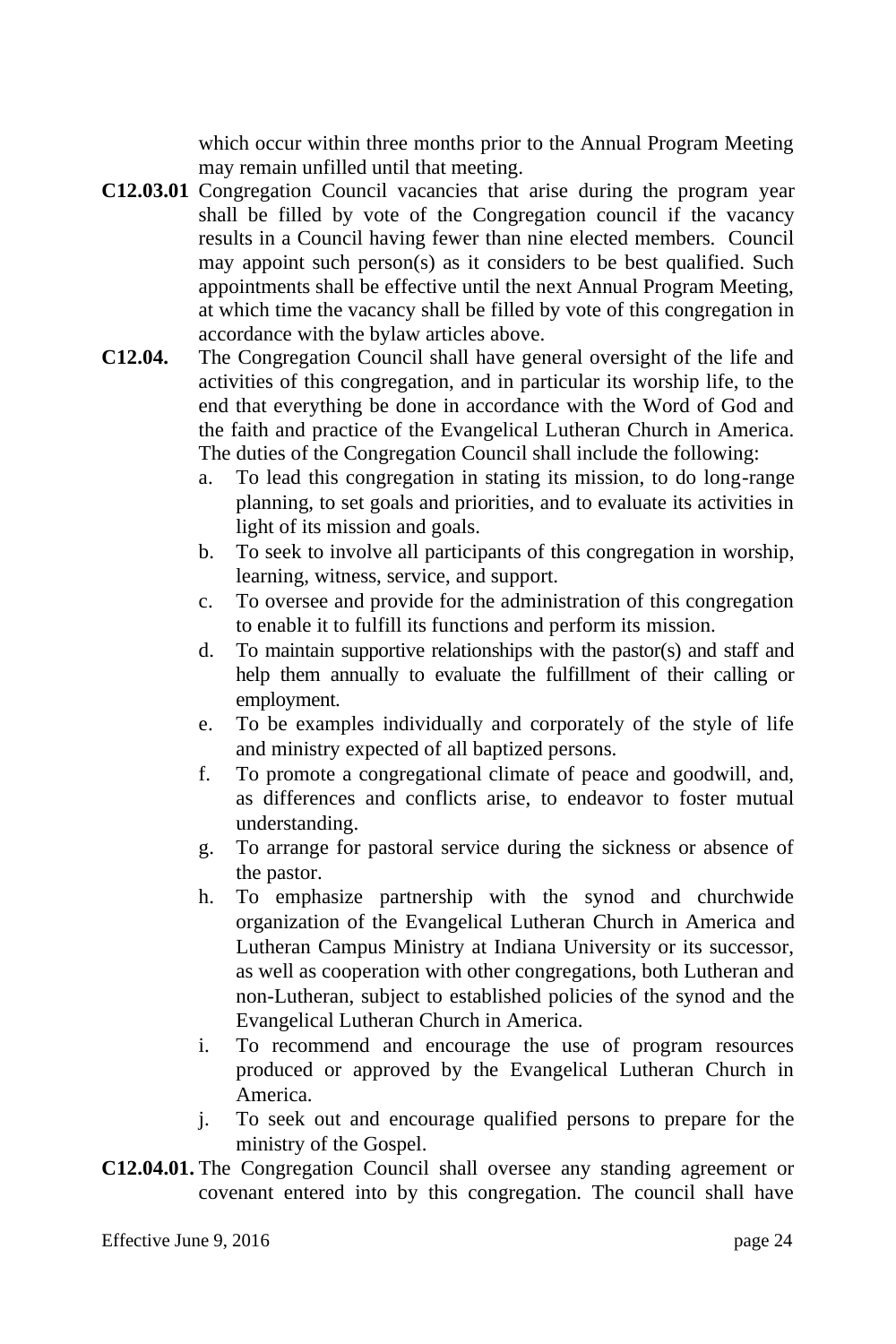authority to amend such an agreement from time to time insofar as such amendments do not substantially alter the key provisions or fundamental character of the agreement, in which instance a vote by the congregation in assembly shall be required.

- **C12.05.** The Congregation Council shall be responsible for the financial and property matters of this congregation.
	- a. The Congregation Council shall be the board of directors of this congregation, and as such shall be responsible for maintaining and protecting its property and the management of its business and fiscal affairs. It shall have the powers and be subject to the obligations that pertain to such boards under the laws of the State of Indiana, except as otherwise provided herein.
	- b. The Congregation Council shall not have the authority to buy, sell, or encumber real property unless specifically authorized to do so by a meeting of the congregation.
	- c. The Congregation Council may enter into contracts of up to 3 percent of anticipated annual receipts for items not included in the spending plan (i.e. budget and restricted funds) approved by this congregation at its Annual Budget Meeting. In cases of clear emergency involving physical structures and systems, the Council may enter into reasonable and necessary financial arrangements to meet the emergency without regard to this paragraph or paragraph C12.05d. In such instances, the Council must report actions taken to this congregation as soon as practical.
	- d. The Congregation Council shall prepare an annual budget for adoption by this congregation, shall supervise the expenditure of funds in accordance therewith following its adoption, and may incur total obligations of more than 3 percent in excess of the anticipated receipts only after approval by a Congregation Meeting. The budget shall include this congregation's full indicated share in support of the wider ministry being carried on in partnership with the synod and churchwide organization.
	- e. The Congregation Council shall ascertain that the financial affairs of this congregation are being conducted efficiently, giving particular attention to the prompt payment of all obligations and to the regular forwarding of benevolence monies to the synodical treasurer.
	- f. The Congregation Council shall be responsible for this congregation's investments and its total insurance program.
- **C12.05.01**. All disbursements by the treasurer shall be authorized in writing. The Budget of this congregation and specific action of the Congregation Council shall be the standing written authorization for such fixed expense items as benevolences, personnel compensation, and contractual obligations such as Insurance premiums, loan repayments, and utility expenses. Disbursements for other expenses shall be made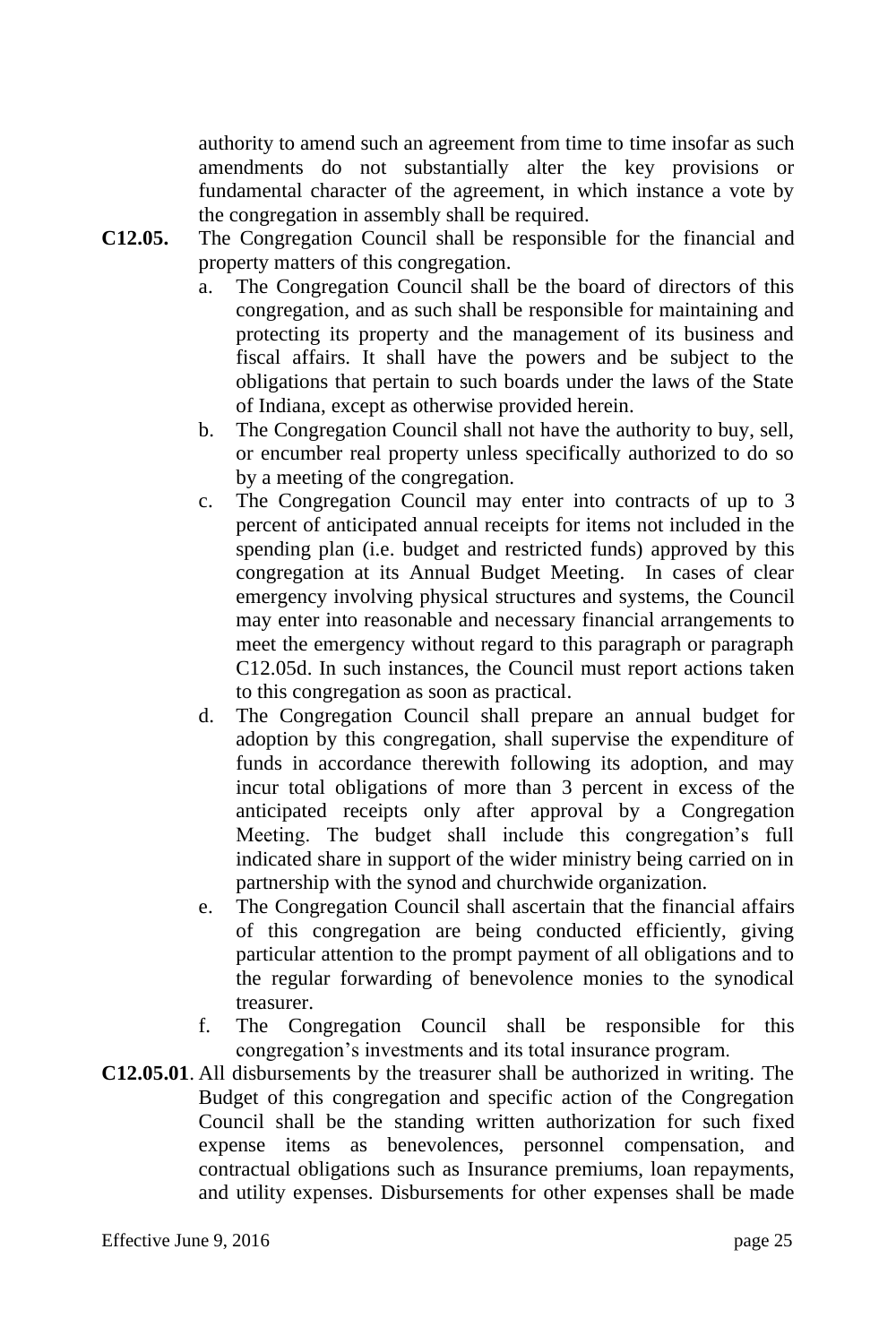only upon receipt of an invoice, provider's statement or voucher submitted by the appropriate committee chairperson or church staff member. Such disbursements shall be made only within the constraints of this congregation's Budget or after specific directive from the Congregation Council.

- **C12.05.02.** Only officers of this congregation shall be authorized to enter into any contract which obligates this congregation's fiscal and/or real assets in all situations which involve more than \$500 or which are not clearly of a routine nature. In any case, authorization to enter into such contracts must be specifically granted by this congregation or Congregation Council.
- **C12.06.** The Congregation Council shall see that the provisions of this constitution, its bylaws, and the continuing resolutions are carried out.
- **C12.07.** The Congregation Council shall provide for an annual review of the membership roster.
- **C12.08.** The Congregation Council shall be responsible for the employment and supervision of the staff of this congregation. Nothing in this provision shall be deemed to affect the congregation's responsibility for the call, terms of call, or termination of call of any employees who are on a roster of this church.
- **C12.09.** The Congregation Council shall submit a comprehensive report to this congregation at the annual meeting.
- **C12.11.** The Congregation Council shall normally meet once a month. Special meetings may be called by the pastor or the president, and shall be called by the president at the request of at least one-half of its members. Notice of each special meeting shall be given to all who are entitled to be present.
- **C12.12.** A quorum for the transaction of business shall consist of a majority of the members of the Congregation Council, including the pastor or interim pastor, except when the pastor or interim pastor requests or consents to be absent and has given prior approval to the agenda for a particular regular or special meeting, which shall be the only business considered at that meeting. Chronic or repeated absence of the pastor or interim pastor who has refused approval of the agenda of a subsequent regular or special meeting shall not preclude action by the Congregation Council, following consultation with the synodical bishop.
- **C12.13.** The Congregation Council and its committees may hold meetings by remote communication, including electronically and by telephone conference, and, to the extent permitted by state law, notice of all meetings may be provided electronically.

### **Chapter 13. CONGREGATION COMMITTEES**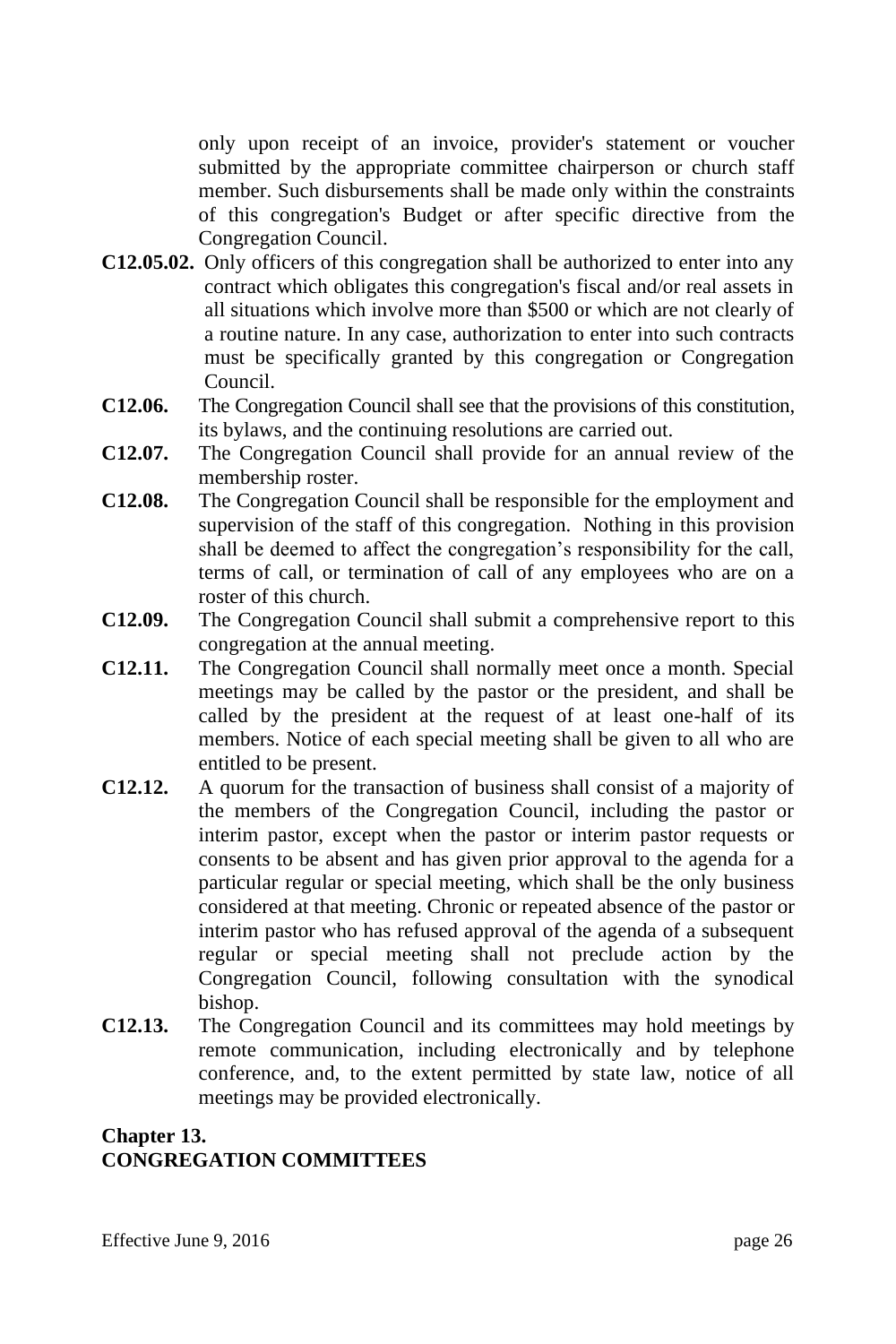- **C13.01.** The officers of this congregation and the pastor shall constitute the *Executive Committee*.
- **C13.01.01.** The Executive Committee specified in C13.01. of the Constitution of this Congregation shall develop agendas for each Congregation Council meeting, act on behalf of the council when critical action must be taken on a timely basis and a special council meeting is precluded, and perform such assignments as may be given it by the full council from time to time. When acting within these limitations, the Executive Committee shall have the full authority of the Congregation Council insofar as this is not in conflict with the Constitution or these Bylaws.
- **C13.01.02.** All actions of the Executive Committee shall be reported to the Congregation Council at its next meeting.
- **C13.01.03.** Meetings of the Executive Committee may be called by the president or the pastor(s) if all persons eligible to attend such meetings are given at least 24 hours' notice. Three members of the Executive Committee, one of whom must be a pastor of this congregation, present at a duly called meeting shall constitute a quorum.
- **C13.02.** A *Nominating Committee* of six voting members of this congregation, two of whom, if possible, shall be outgoing members of the Congregation Council, shall be elected at the annual meeting for a term of one year. Members of the Nominating Committee are not eligible for consecutive re-election.
- **C13.03.** An *Audit Committee* of three voting members shall be elected by the Congregation Council. Audit Committee members shall not be members of the Congregation Council. Term of office shall be three years, with one member elected each year. Members shall be eligible for re-election.
- **C13.03.01.** There shall be an Audit Committee, as stipulated in C13.03. of the Constitution of this congregation. As soon as practical after the close of each fiscal year, the committee shall perform and/or oversee an audit of the financial records of the congregation and all groups associated with it to ensure that such records are complete and accurate representations of the financial transactions of this congregation. The committee shall report its findings on a timely basis so as to permit the filing of the synodical audit report by its due date. The committee shall present its written report for the previous fiscal year at the Annual Program Meeting of the congregation.
- **C13.04.** A *Mutual Ministry Committee* (in the absence of a mutual ministry committee, the duties shall be fulfilled by the executive committee) shall be appointed by the Council, based upon recommendations from the president, the pastors(s), and the Mutual Ministry Committee. Term of office shall be three years, with two members to be appointed each successive year.This committee shall work to ensure a mutuality of ministry among congregation and pastoral staff, especially by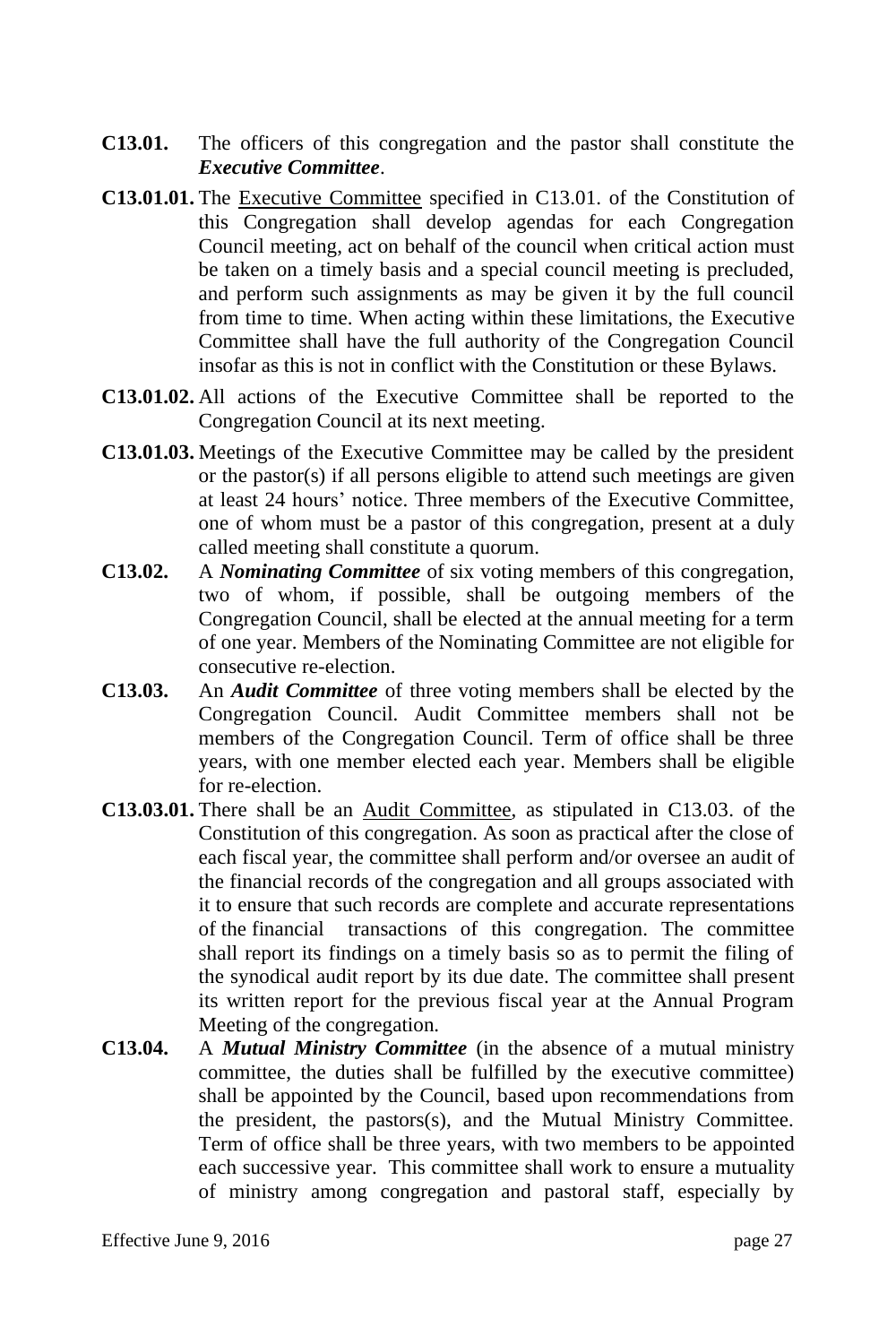encouraging open communications among all members of the staff and congregation. The committee shall appraise and evaluate the mission and ministries of this congregation and recommend changes as it sees fit. The committee shall seek to provide for the spiritual, emotional, and physical needs of all pastoral staff members of this congregation, including continuing education for pastoral staff.

- **C13.04.01.** There shall be a Mutual Ministry Committee, as stipulated in C13.04. of the Constitution of this congregation. Committee members will be recommended to the St. Thomas Council for affirmation. Terms shall be three years and renewable upon mutual consent of the member and the Committee. Committee members will hold no other elected position in the congregation during their term. In the absence of a Mutual Ministry Committee, its duties shall be fulfilled by the St. Thomas Council Executive Committee.
- **C13.05.** When a pastoral vacancy occurs, a *Call Committee* of six voting members shall be elected by this congregation. Term of office will terminate upon installation of the newly called pastor.
- **C13.05.01**. In accordance with paragraphs \*C9.01. and C13.05. of the constitution of the congregation a Call Committee shall be elected by the congregation. To effect this election the Congregation Council shall prepare a slate of at least six, but no more than twelve, voting members of the congregation. This slate of nominees to the Call Committee shall be announced to the congregation at least two Sundays prior to a special congregation meeting called for the purpose of electing and instructing the Call Committee. Additional nominations may be added to the slate by members of the congregation until the Monday preceding the congregation meeting; at midnight on that Monday nominations shall be closed. The election of Call Committee members shall follow the procedures for electing members of the Congregation Council, as specified in Bylaw C12.02.01.c).
- **C13.05.02.** At the time the Congregation Council prepares its slate of nominees, it shall give notice of the formation of a Call Committee to all agencies which, by virtue of covenantal agreement with the congregation, are entitled to representation on the Call Committee.
- **C13.05.03**. The Congregation Council shall be empowered to fill any vacancy occurring in the Call Committee due to the resignation, death or discontinuance of active membership in the congregation of any committee member elected by the congregation; such action to be reported to the congregation as soon as feasible.
- **C.13.05.4.** The Call Committee shall elect its own chairperson, which position may be held only by a committee member elected to represent the membership of the congregation.
- **C13.06.** Other committees of this congregation may be formed, as the need arises, by decision of the Congregation Council.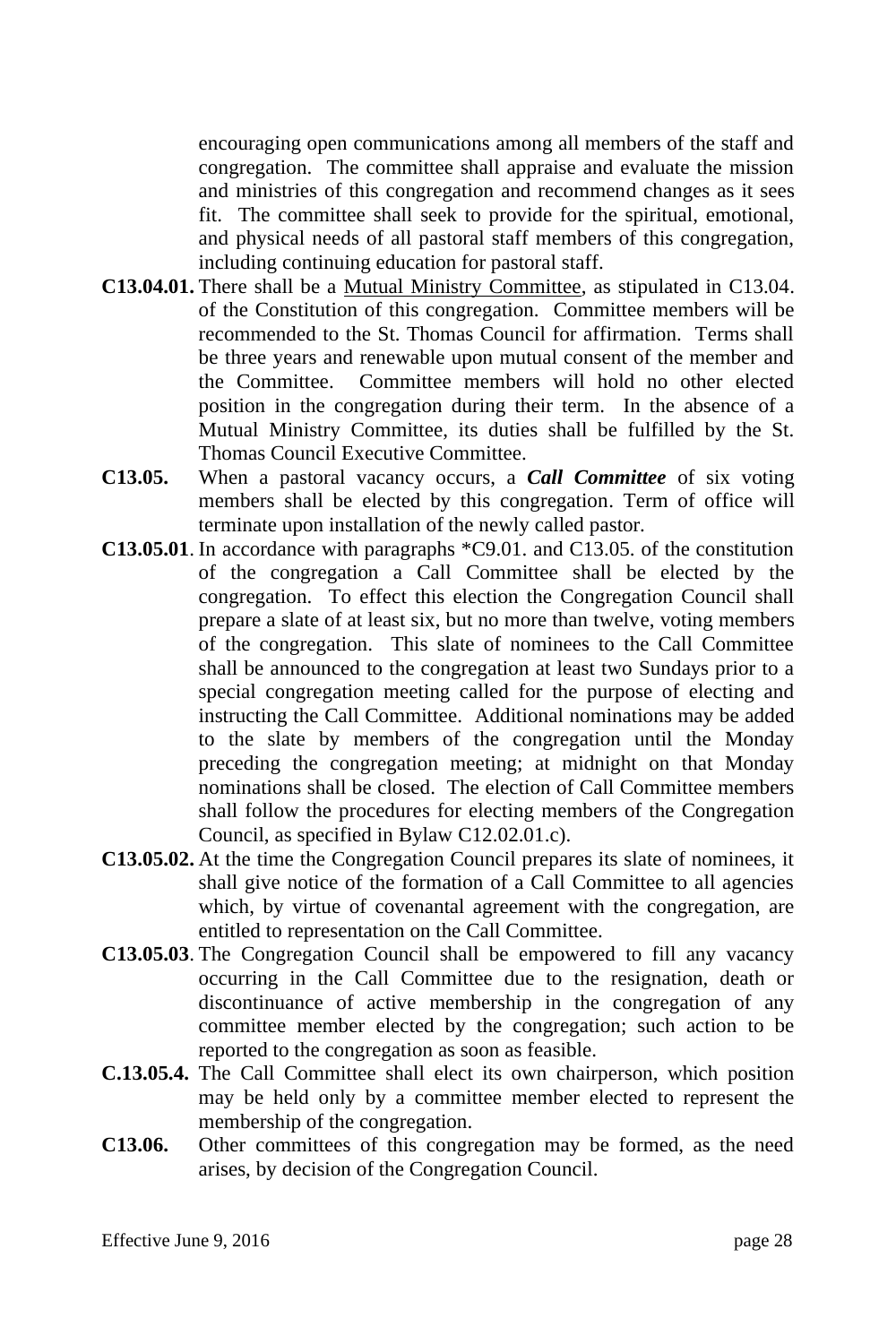- **C13.06.01.** At its first regular meeting in each program year and in accordance with these bylaws, the Congregation Council shall appoint such committees as the local and wider concerns of this congregation shall require. Each such committee shall be composed of at least one member of the council and other Voting or Associate Members of this congregation. In no instance shall Associate Members constitute more than 25% of the membership of a committee. Although appointed by and responsible to the Congregation Council, these committees shall be recognized as representative of the interest of and performing essential services for, this congregation as a whole. The pastor(s) and president of the congregation shall be ex-officio members of all committees, with voice and vote, except that no more than one pastor may vote in any single committee meeting.
- **C13.06.02.** There shall be a Committee on Church Property. It shall see to the proper maintenance and protection of all property of the congregation and shall take care that the same is kept in good order and repair. This committee shall establish and periodically review guidelines and appropriate payment schedules for the use of all property of the congregation by members and by non-members, such guidelines and schedules to be in effect only after approval by the Congregation Council. This committee shall prepare and annually review a prioritized list of major needs in the areas of facilities, grounds, furnishings and equipment, which list shall be reported annually to the Congregation Council.
- **C.13.06.03.**There shall be a Committee on Finance. It shall prepare a draft budget for each succeeding year and submit such budget to the Congregation Council for its action and later presentation at the Annual Budget Meeting. The committee shall exercise oversight of all the financial affairs of the congregation, giving particular attention to the prompt payment of all obligations and benevolence. Subject to council approval, it shall be responsible for the congregation's investments and total insurance program. This committee shall take initiative for longrange planning concerning the financial life of the congregation. It shall periodically review and revise the fiscal policies and procedures of the congregation as seems most reasonable and efficient.
- **C13.06.04.** There shall be a Committee on Worship. It shall assist the Congregation Council in seeing that the services of God's house are conducted regularly and within the liturgical traditions of the Lutheran church, that assisting ministers are recruited and trained to serve in the several needed capacities, and that Service books and devotional materials are provided and properly cared for. It shall supervise, and strive to advance the welfare and effective service of the choirs of this congregation. It shall arrange for the care of paraments, vestments, and musical instruments; and in consultation with the pastor, the organist and choir director(s), it shall furnish music supplies appropriate for use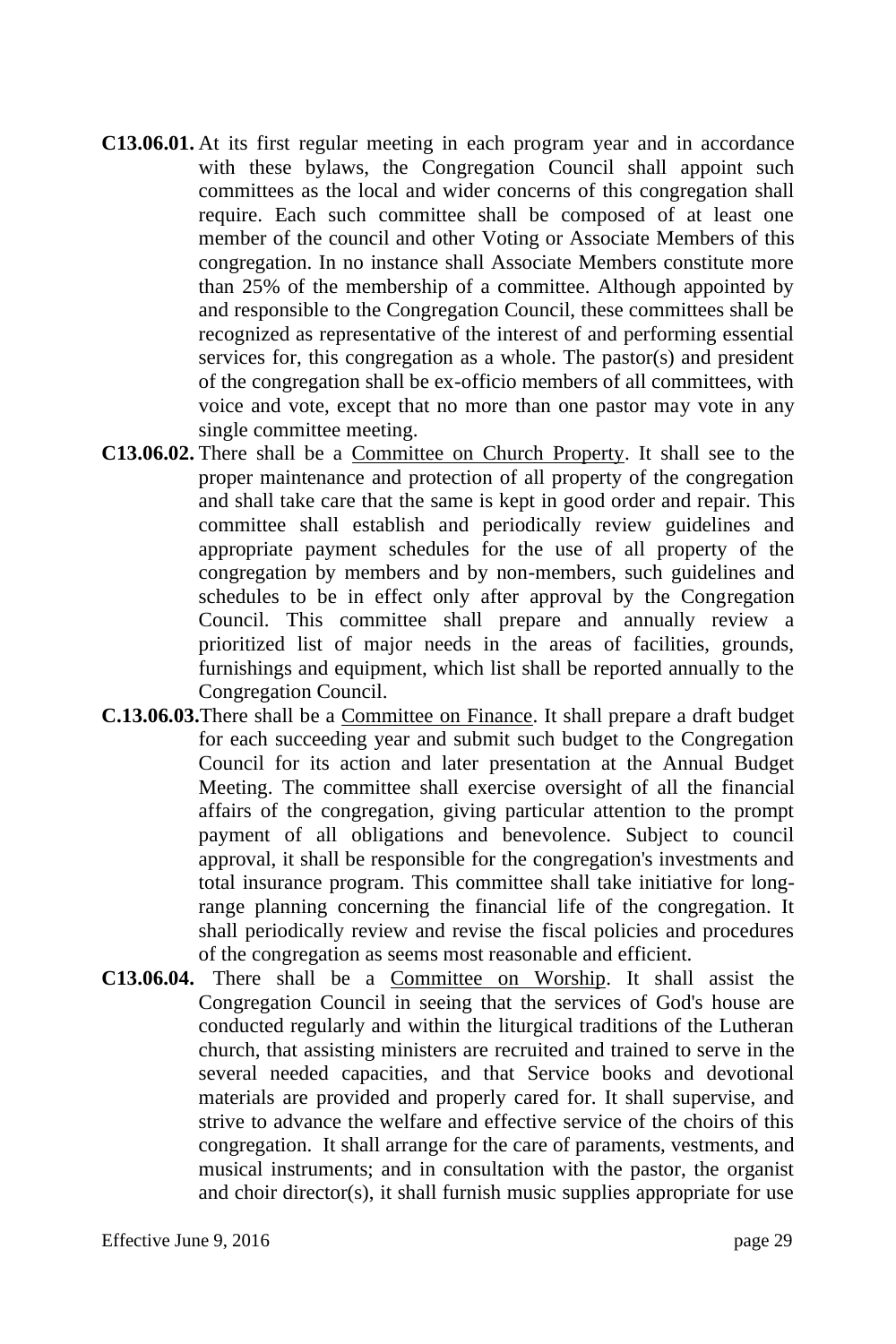in the worship of a congregation of the ELCA. It shall see that a nursery for pre-kindergarten age children is established, staffed and supplied as needed during worship services."

- **C13.06.05.** There shall be a Personnel Committee. This committee shall work on behalf of the Congregation and Congregational Council to locate qualified people to hire as salaried staff when vacancies exist. It shall ensure that position descriptions are current and truly descriptive of the work to be performed. It shall be the primary communication link between the Pastor, Council, other committees and the applicants for positions advertised. It shall advertise position vacancies, screen applicants, interview applicants and recommend persons to hire to the Congregational Council. It shall produce and maintain a manual of personnel policies and procedures that will be approved by the Congregational Council, and the Committee shall, from time to time, revise, update and improve this manual. The Committee shall be the first point of contact to resolve questions from employees regarding personnel matters.
- **C13.06.06.** There shall be a Committee on Mission. It shall assist the Congregation Council in overseeing the mission work of the congregation, including all mission-related organizations within the congregation. It shall establish and maintain communication with all functioning small groups within the Congregation for the purpose of fostering and supporting mission. It shall inform the Congregation of the relationship of the gospel to the pressing needs for assistance and justice at local, national and global levels. It shall execute social action programs within the structures of this Congregation. It shall encourage volunteers from the Congregation to work out their ministries in service with the non-profit agencies in the community that strive to improve the health and welfare of the people. It shall exhort and encouraging participation in and support of various ELCA social response organizations such as Lutheran World Relief and the ELCA World Hunger Appeal. It shall provide information about the local, national and global ministries of the Congregation and the ELCA to members of the Congregation.
- **C13.06.07.** There shall be a Committee on Outreach. It shall assist the Congregation Council in overseeing the Congregation's work of hospitality and evangelism. It shall promote a sense of community in the Congregation by assisting new members in becoming integrated into the life of the Congregation and encouraging personal involvement of those who appear not to be integrated into congregational life. It shall guide the Congregation in extending Christian compassion and assistance to the ill, the aged, the underprivileged, the imprisoned and all persons in need of justice, mercy, and assistance on all levels by enlisting the efforts of as many as possible of the individuals and groups within the Congregation to further this effort, and establishing programs and methods of inviting persons to affiliate with this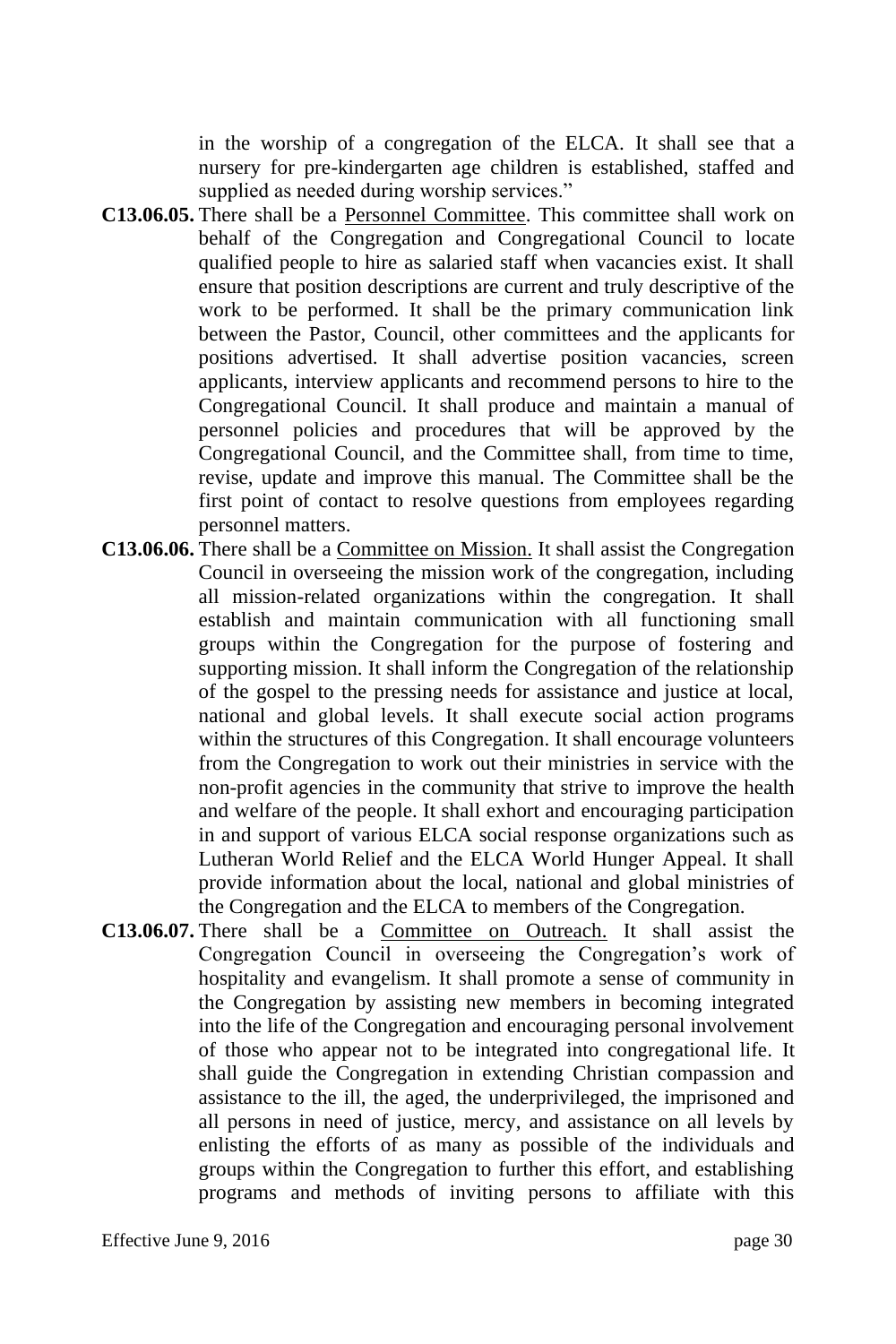Congregation and to encourage lapsing and inactive members to return to full participation in congregational life. It shall provide information to various information media about the programs and activities of the Congregation, causing the Congregation to present itself more effectively as a welcoming, inclusive community of believers.

- **C13.06.08.** There shall be a Committee on Stewardship. It shall assist the Congregation Council in overseeing matters related to stewardship in the congregation. It shall promote the example and expression of Christian faith in daily living through the appropriate use of money and other personal and congregational resources. It shall actively promote the concept of proportional giving and encourage all members to achieve responsible levels of giving. It shall ensure that an adequate annual program that emphasizes informed, grateful giving is maintained, continued and adapted to the needs of the Congregation. It shall foster the giving of time, talent and energies by the members of the Congregation to serve in the various ministries of the Congregation. It shall survey the talents and skills of the members of the Congregation on a periodic basis so that the needs of the Congregation may be readily met with people willing to donate their skills and effort.
- **C13.06.09.** There shall be a Committee on Christian Education. It shall oversee, in the interests of lifelong Christian Education, the activities of all educational organizations within the congregation. This shall be accomplished by:
	- Ensuring that Sunday Church School is maintained and operated for all school aged children in the Congregation
	- Striving to establish and maintain Christian educational opportunities for all ages of congregation members on a continuing, weekly basis.
	- Fostering and promoting the study of scripture by members of the Congregation.
	- In coordination with the Pastor, staff and Congregation Council, ensuring that confirmation instruction is maintained, promoted and adapted to the changing needs of our youth.
	- Encouraging the use of teaching and worship materials published or approved by the ELCA and striving to introduce periodicals and books of family devotion into the homes of the members of the Congregation.
	- Promoting and facilitating the distribution of the official news magazine of the ELCA to all households or members of the Congregation.
	- Publicizing the call to the Ministry of the Gospel and to other full-time church vocations to qualified members of the Congregation.

**C13.06.10.**There shall be a Mission Endowment Fund Committee, whose purpose, governance, and operational procedures shall be defined in a continuing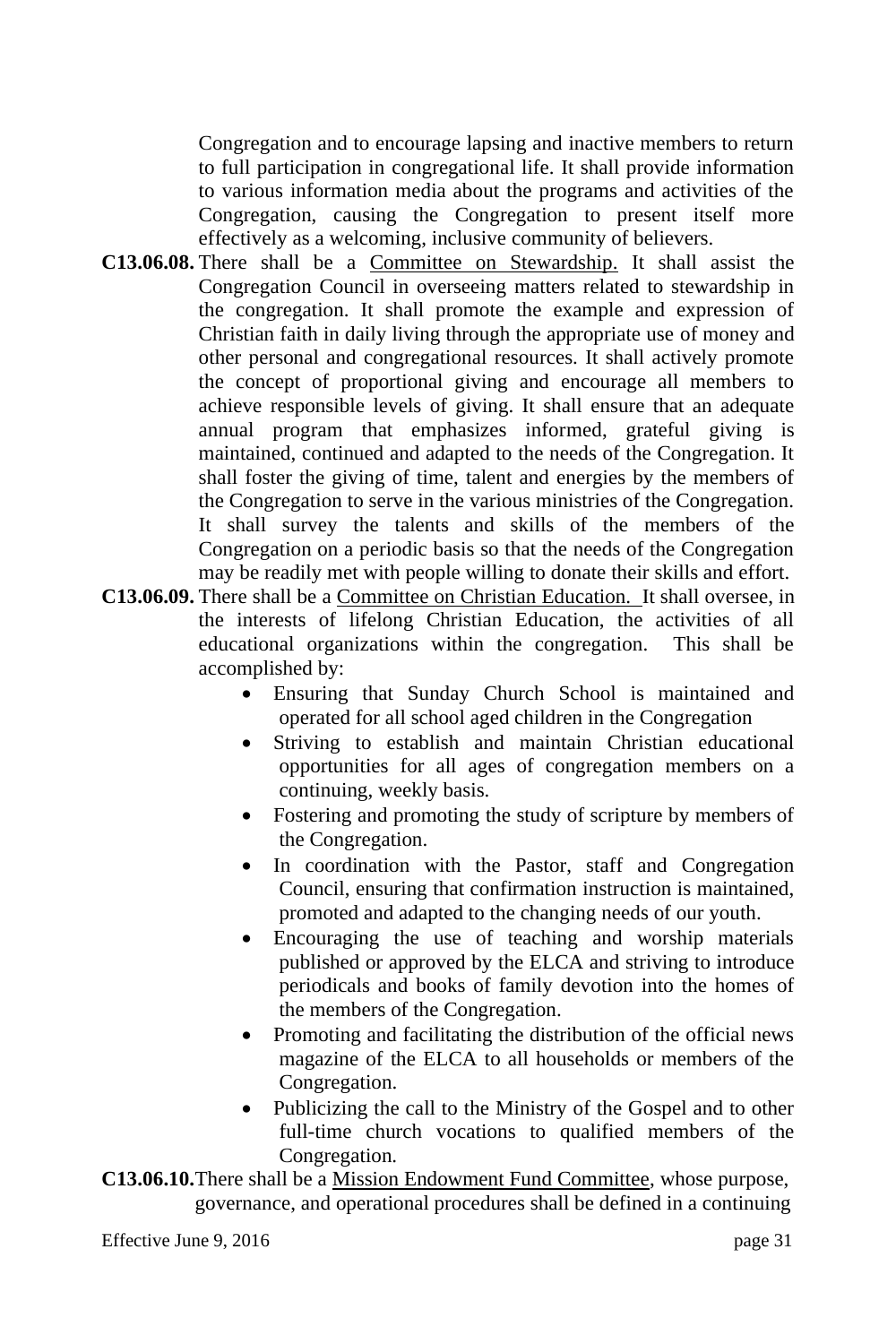resolution. The Congregation Council of the congregation shall nominate for the committee. The committee shall report on a quarterly basis to the Congregation Council and shall render annually to the Congregation Council a full and audited account of the administration of the Mission Endowment Fund during the previous year.

- **C13.06.A16.** The Mission Endowment Fund Committee is defined as follows:
	- a. MISSION ENDOWMENT FUND COMMITTEE MEMBERSHIP
		- 1. The committee shall consist of as many as 9, but not less than 5 members, all of whom shall be voting members of St. Thomas Lutheran Church. The members shall be elected to serve for three years. Such members shall be eligible to serve no more than two full terms or six years consecutively. Their terms shall begin at the close of the annual meeting at which they are elected. No member is eligible for election to a full or partial term which would result in more than six consecutive years of membership. No member shall be eligible for appointment or election for one year from the end of his/her last term. One to three seats shall become vacant every year. The Congregation Council shall nominate for the committee. In the event of a vacancy, the Congregation Council shall appoint a member to fill the vacancy until the next annual meeting of the congregation, at which time the congregation shall elect a member to fulfill the term of the vacancy.
		- 2. The committee shall meet at least quarterly, or more frequently as deemed by it to be in the best interest of the fund.
		- 3. A quorum shall consist of a majority of the current voting members. A majority of the current voting shall be required to carry any motion or resolution.
		- 4. The committee shall elect from its membership a chairperson, recording secretary, and financial secretary. The chairperson, or member designated by the chairperson, shall preside at all committee meetings.
		- 5. The recording secretary shall maintain complete and accurate minutes of all meetings and supply a copy thereof to each member of the committee. Each member shall keep a complete copy of minutes to be delivered to his or her successor. The recording secretary shall also supply a copy of the minutes to the Congregation Council.
		- 6. The financial secretary shall work with the congregation's treasurer in maintaining and coordinating complete and accurate accounts for the fund and shall sign checks and all other necessary documents on behalf of the congregation. The books shall be audited annually by a certified public accountant, or other appropriate person who is not a member of the committee.
		- 7. The committee shall report on a quarterly basis to the Congregation Council and, at each annual meeting or duly called special meeting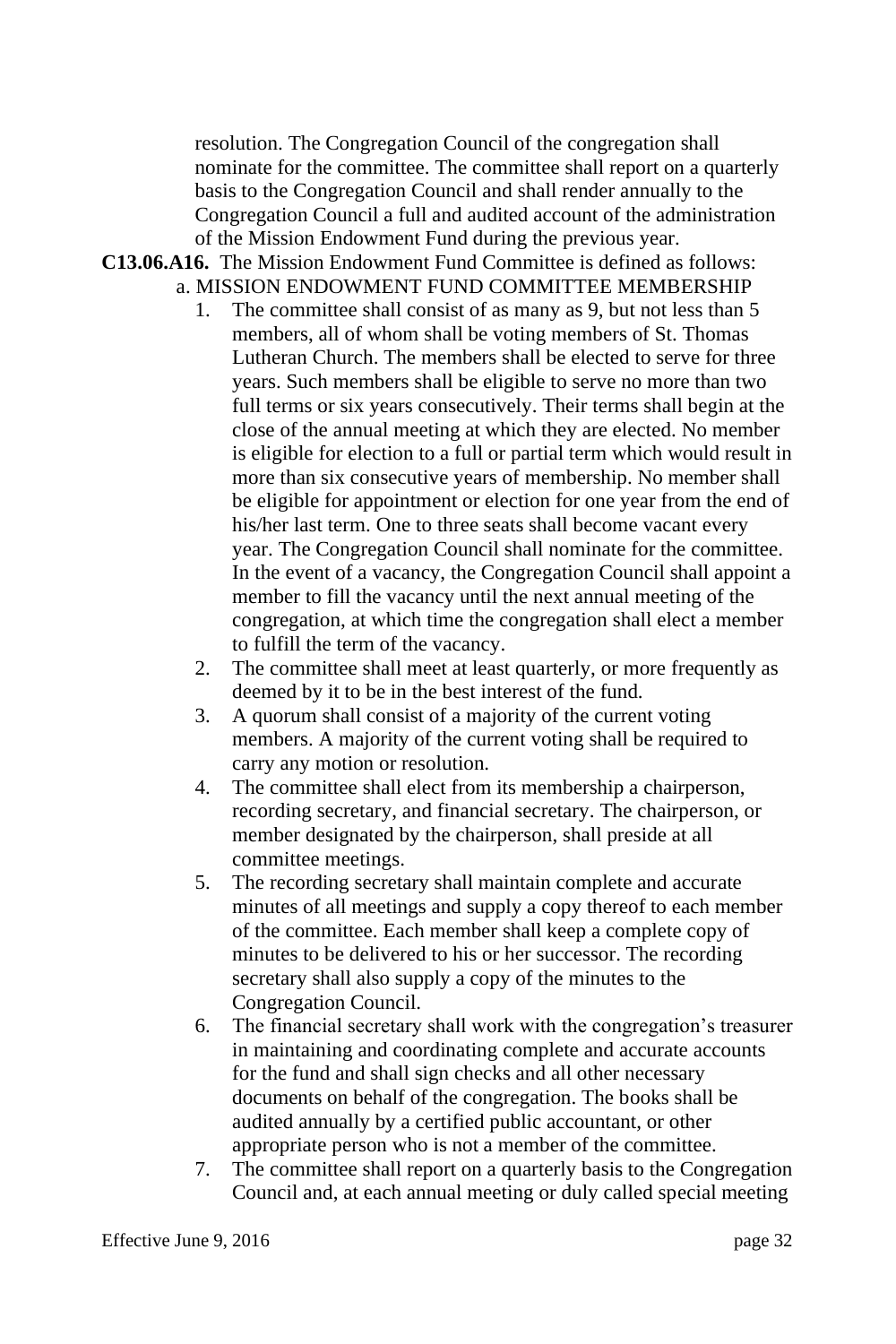of the congregation the agenda of which calls for such report, shall render a full and audited account of the administration of the fund during the previous year.

- 8. The committee may request that other members of the congregation serve as advisory members and, at the expense of the fund income, may provide for such professional counseling on investments or legal matters as it deems to be in the best interest of the fund. The committee may also use fund income for the promotion of the fund.
- 9. Members of the committee shall not be liable for any losses which may be incurred upon the investments of the assets of the fund except to the extent such losses shall have been caused by bad faith or gross negligence. No member shall be personally liable as long as he/she acts in good faith and with ordinary prudence. Each member shall be liable only for his/her own willful misconduct or omissions and shall not be liable for the acts or omissions of any other member. No member shall engage in any self-dealing or transactions with the fund in which the member has direct or indirect financial interest and shall at all times refrain from any conduct in which his/her personal interests would conflict with the interests of the fund.
- 10. All assets are to be held in the name of the St. Thomas Mission Endowment Fund.
- b. DISTRIBUTION OF INCOME
	- 1. The committee shall determine what is principal and income according to accepted accounting procedures.
	- 2. Income from the fund may be distributed annually and at such other times as deemed necessary and/or feasible to accomplish the following purposes:
		- For outreach into the local community and the Indiana Kentucky Synod
		- For mission beyond the local community and the Indiana Kentucky Synod
		- For special programs, capital improvements, debt reduction, or a building program at St. Thomas
	- 3. Programs for support shall be recommended by the committee and ratified by the Congregation Council for funding according to the guidelines established by the congregation.
	- 4. Distribution of income from the fund need not occur annually in the event causes and programs have not been approved by the committee sufficient to utilize total income available, or if in the judgment of the committee total annual distribution of income is not recommended.
- c. DISTRIBUTION OF PRINCIPAL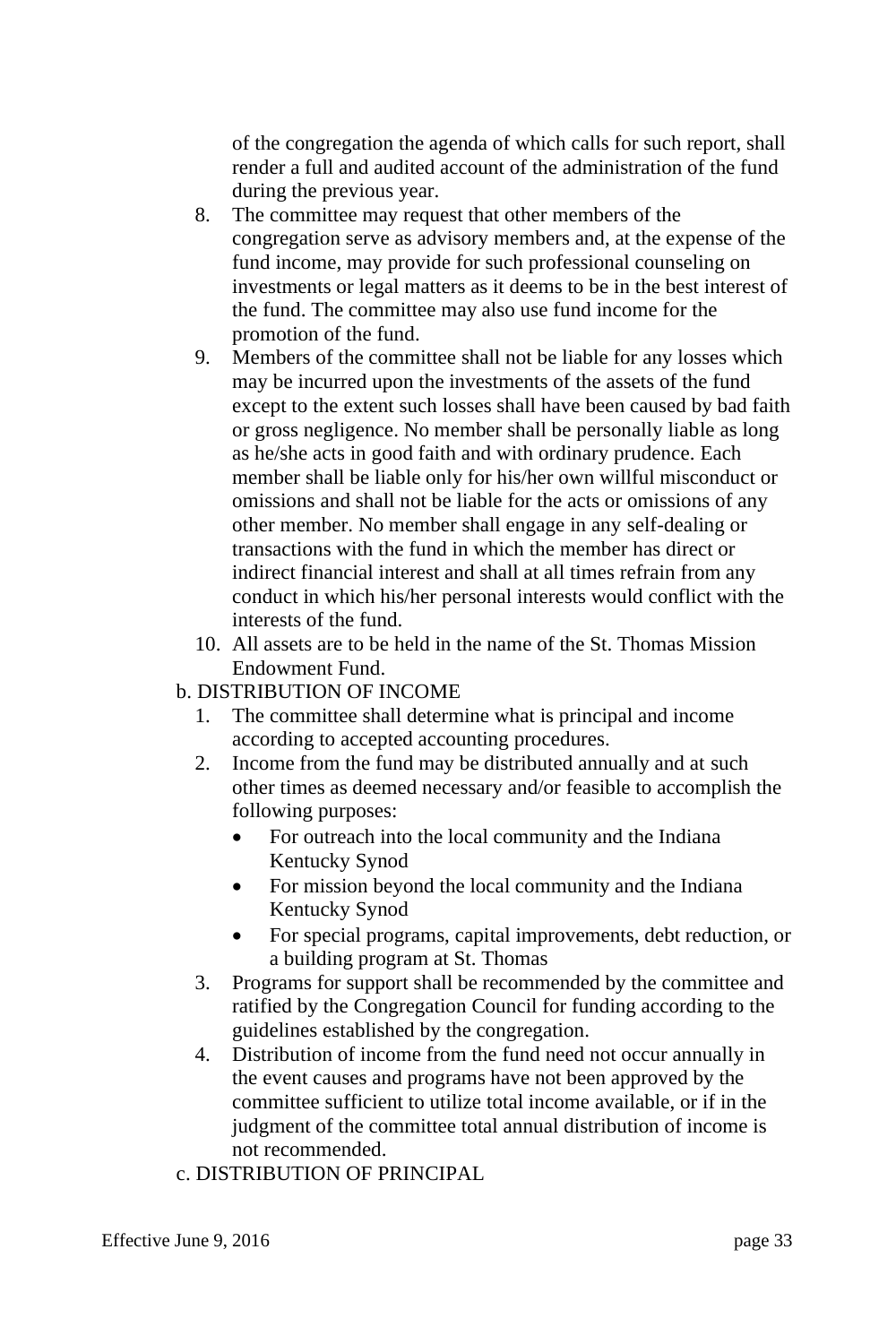When in the opinion of the committee circumstances are so dire and of such an emergency nature that the future of the congregation is at stake, and that the only recourse seems to be the use of the fund principal, the committee may, upon a two-thirds majority vote, recommend such authorization to the congregation.

d. AMENDING THE RESOLUTION

Any amendment to this resolution which will change, alter, or amend the purpose for which the fund is established shall be adopted by a twothirds vote of the members present at an annual meeting of the congregation or at a special meeting called specifically for the purpose of amending this resolution.

e. DISPOSTION OR TRANSFER OF FUND

In the event that St. Thomas ceases to exist either through merger or dissolution, disposition or transfer of the fund shall be at the discretion of the Congregation Council in conformity with the approved congregation constitution and in consultation with the bishop of the Indiana-Kentucky Synod of the Evangelical Lutheran Church in America (ELCA) or its successor body. Consultation with the ELCA may be desirable for continuation of Mission Endowment Fund obligations.

f. ADOPTION OF RESOLUTION

This resolution, recommended by the Congregation Council, was adopted originally on June 14, 1998 and amended on May 1, 2005.

- **C13.07.** Duties of committees of this congregation shall be specified in the bylaws.
- **C13.07.01.** Except as stipulated in these bylaws, the duties of all committees shall be assigned by the Congregation Council, along with such instructions as in its judgment are in the best interests of this congregation. All actions of committees are subject to review by the Congregation Council.
- **C13.08.** The pastor(s) and president of the congregation shall be *ex-officio* members of all committees, with voice and vote, except that no more than one pastor may vote in any single committee meeting.

#### **Chapter 14. ORGANIZATIONS WITHIN THE CONGREGATION**

**C14.01.** All organizations within this congregation shall exist to aid it in ministering to the members of this congregation and to all persons who can be reached with the Gospel of Christ. As outgrowths and expressions of this congregation's life, the organizations are subject to its oversight and direction. The Congregation Council shall approve their policies, guide their activities, and receive reports concerning their membership, work, and finances.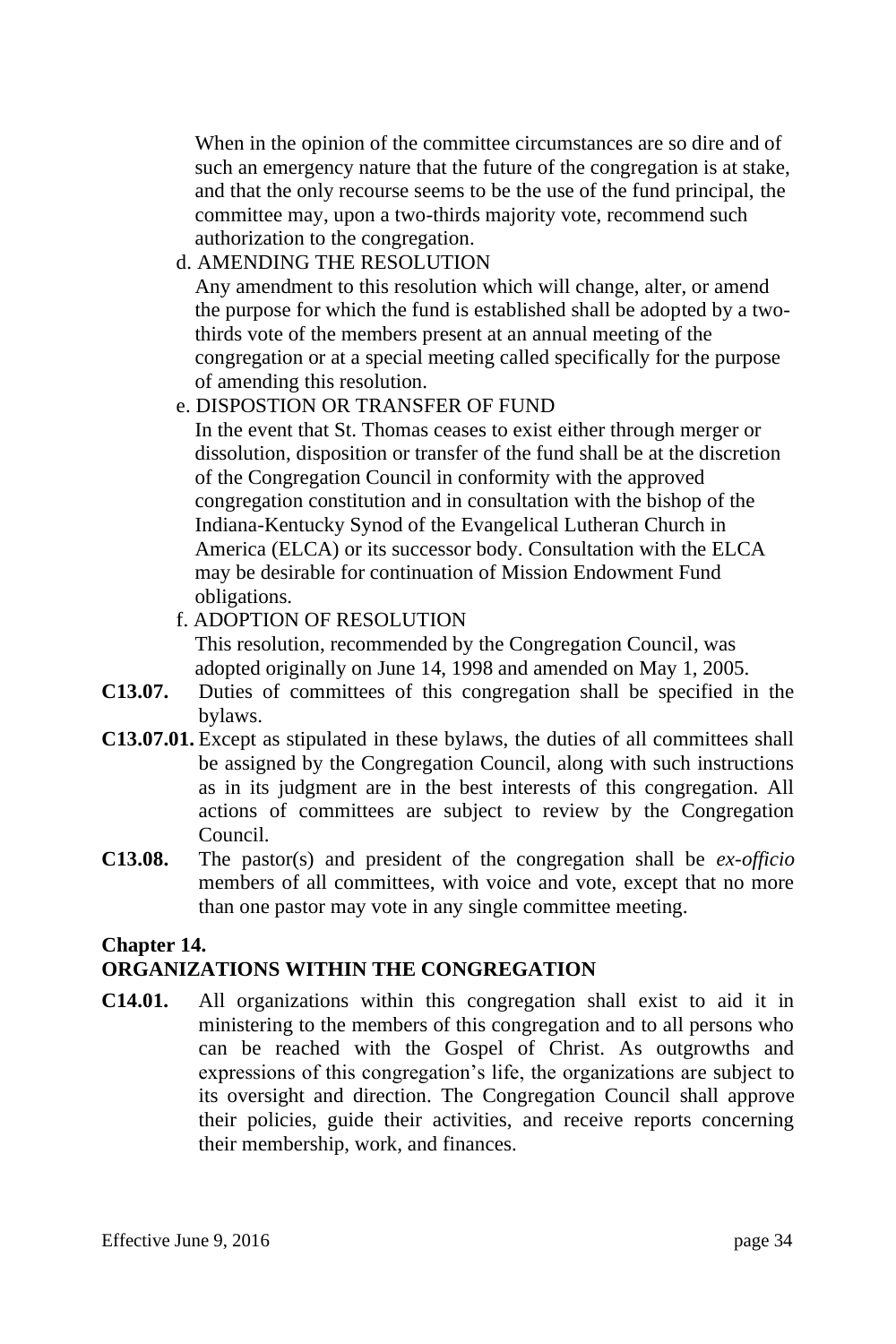**C14.02.** Special interest groups, other than those of the official organizations of the Evangelical Lutheran Church in America, may be organized only after authorization has been given by the Congregation Council.

## **Chapter 15. DISCIPLINE OF MEMBERS AND ADJUDICATION**

- **\*C15.01.** Persistent and public denial of the Christian faith, willful or criminal conduct grossly unbecoming a member of the Church of Christ, continual and intentional interference with the ministry of the congregation, or willful and repeated harassment or defamation of member(s) of the congregation is sufficient cause for discipline of a member. Prior to disciplinary action, reconciliation and repentance will be attempted following Matthew 18:15–17, proceeding through these successive steps, as necessary: a) private counsel and admonition by the pastor, b) censure and admonition by the pastor in the presence of two or three witnesses, c) written referral of the matter by the Congregation Council to the vice president of the synod, who will refer it to a consultation panel drawn from the Consultation Committee of the synod, and d) written referral of the matter by the consultation panel to the Committee on Discipline of the synod. If, for any reason, the pastor is unable to administer the admonitions required by paragraphs a. and b. hereof, those steps may be performed by another pastor chosen by the Executive Committee of the Congregation Council.
- **\*C15.02.** The process for discipline of a member of the congregation shall be governed as prescribed by the chapter on discipline in the *Constitution, Bylaws, and Continuing Resolutions of the Evangelical Lutheran Church in America*. If the counseling, censure, and admonitions pursuant to C15.01 do not result in repentance and amendment of life, charges against the accused member(s) that are specific and in writing may be prepared by the Congregation Council, signed, and submitted to the vice president of the synod. The vice president shall select from the synod's Consultation Committee a panel of five members (three lay persons and two clergy). A copy of the written charges shall be provided to the consultation panel and the accused member(s). The consultation panel, after requesting a written reply to the charges from the accused member(s), shall consider the matter and seek a resolution by means of investigation, consultation, mediation, or whatever other means may seem appropriate. The panel's efforts to reach a mutually agreeable resolution shall continue for no more than 45 days after the matter is submitted to it.
- **\*C15.03.** If the consultation panel fails to resolve the matter, that panel shall refer the case in writing, including the written charges and the accused member's reply, to the Committee on Discipline of the synod for a hearing. A copy of the panel's written referral shall be delivered to the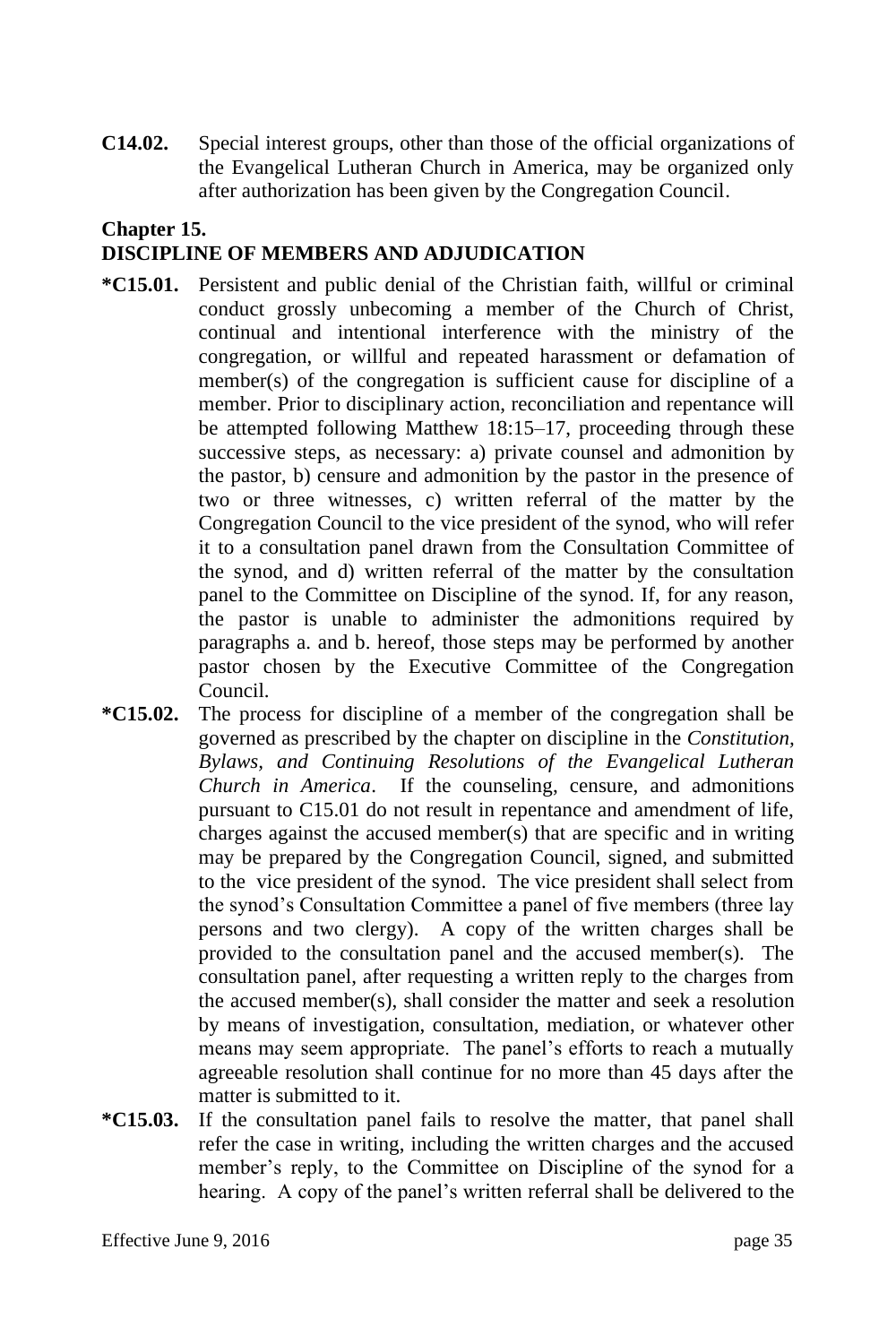vice president of the synod, the Congregation Council, and the accused member(s) at the same time it is sent to the Committee on Discipline of the synod. The Executive Committee of the Synod Council shall then select six members from the Committee on Discipline to decide the case, and shall appoint a member of the Synod Council to preside as nonvoting chair. Those six members plus the nonvoting chair comprise the discipline hearing panel for deciding the case. The Congregation Council and the accused member(s) are the parties to the case.

- **\*C15.04.** The discipline hearing panel shall commence and conduct the disciplinary hearing in accordance with the provisions governing discipline of congregation members prescribed in the *Constitution, Bylaws, and Continuing Resolutions of the Evangelical Lutheran Church in America.*
- **\*C15.05.** By the vote of at least two-thirds of the members of the discipline hearing panel who are present and voting, one of the following disciplinary sanctions can be imposed:
	- a. suspension from the privileges of congregation membership for a designated period of time;
	- b. suspension from the privileges of congregation membership until the pastor and Congregation Council receive evidence, satisfactory to them, of repentance and amendment of life;
	- c. termination of membership in the congregation; or
	- d. termination of membership in the congregation and exclusion from the church property and from all congregation activities.
- **\*C15.06.** The written decision of the discipline hearing panel shall be sent to the vice president of the synod, the accused member(s), and the Congregation Council as required by the *Constitution, Bylaws, and Continuing Resolutions of the Evangelical Lutheran Church in America*. The decision of the discipline hearing panel shall be implemented by the Congregation Council and recorded in the minutes of the next council meeting.
- **\*C15.07.** No member of the congregation shall be subject to discipline a second time for offenses that a discipline hearing panel has heard previously and decided pursuant to this chapter.

#### **\*C15.10. Adjudication**

**\*C15.11.** When there is disagreement among factions within this congregation on a substantive issue that cannot be resolved by the parties, members of this congregation shall have access to the synodical bishop for consultation after informing the chair of the Congregation Council of their intent. If the consultation fails to resolve the issue(s), the Consultation Committee of the synod shall consider the matter. If the Consultation Committee of the synod shall fail to resolve the issue(s), the matter shall be referred to the Synod Council, whose decision shall be final.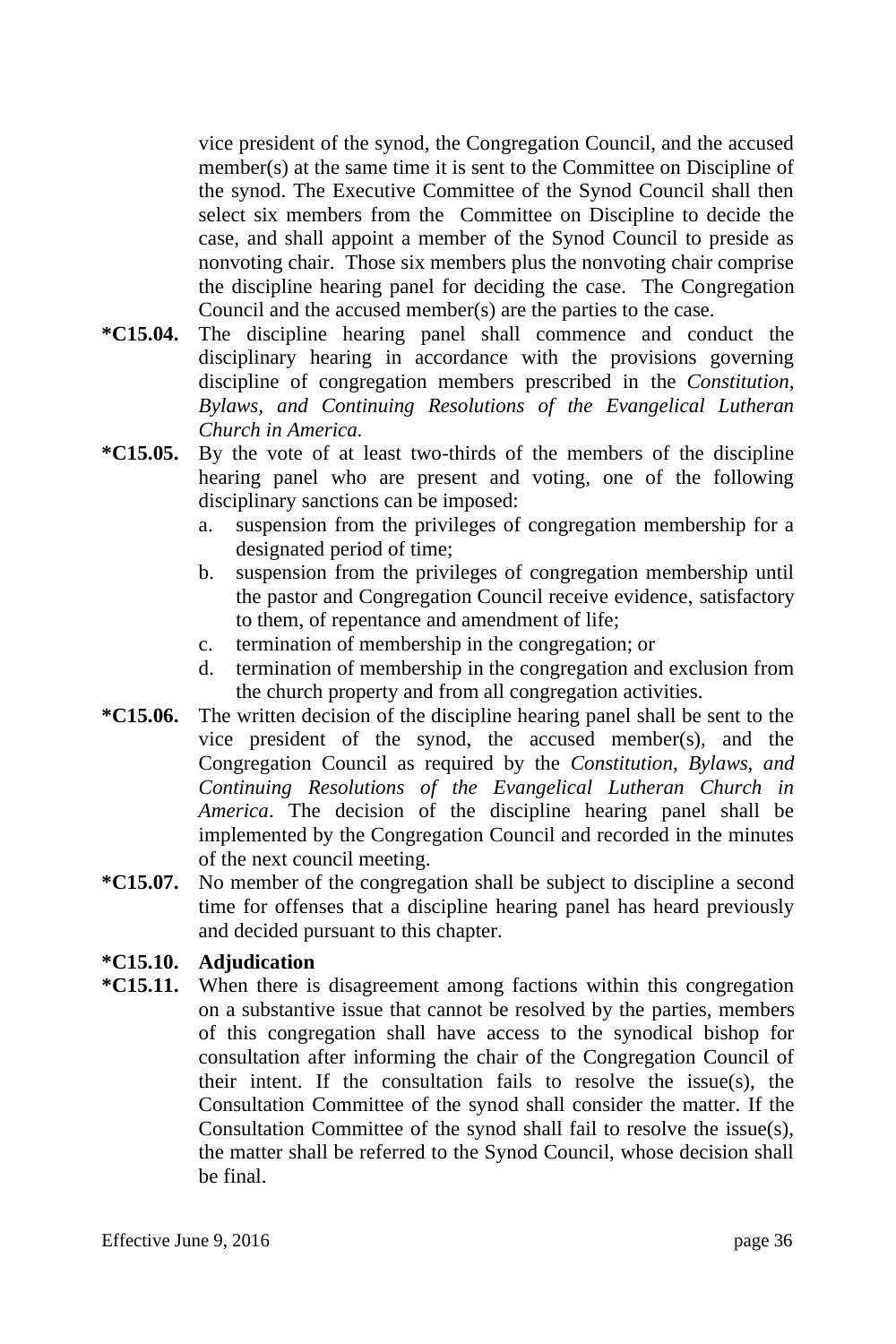#### **Chapter 16. BYLAWS**

- **\*C16.01.** This congregation may adopt bylaws. No bylaw may conflict with this constitution.
- **\*C16.02.** Bylaws may be adopted or amended at any legally called meeting of this congregation with a quorum present by a majority vote of those voting members present and voting.
- **\*C16.03.** Changes to the bylaws may be proposed by any voting member, provided that such additions or amendments be submitted in writing to the Congregation Council at least 60 days before a regular or special Congregation Meeting called for that purpose. The Congregation Council shall notify the congregation's members of the proposal with the council's recommendations at least 30 days in advance of the Congregation Meeting. Notification may take place by mail or electronic means, as permitted by state law.
- **\*C16.04.** Approved changes to the bylaws shall be sent by the secretary of this congregation to the synod.

## **Chapter 17. AMENDMENTS**

- **\*C17.01.** Unless provision \*C17.04. is applicable, those sections of this constitution that are not required, in accord with the *Model Constitution for Congregations of the Evangelical Lutheran Church in America*, may be amended in the following manner. Amendments may be proposed by at least ten (10) voting members or by the Congregation Council. Proposals must be filed in writing with the Congregation Council 60 days before formal consideration by this congregation at a regular or special Congregation Meeting called for that purpose. The Congregation Council shall notify the congregation's members of the proposal together with the council's recommendations at least 30 days in advance of the meeting. Notification may take place by mail or electronic means, as permitted by state law.
- **\*C17.02.** An amendment to this constitution, proposed under \*C17.01., shall:
	- a. be approved at a legally called Congregation Meeting according to this constitution by a majority vote of those present and voting;
	- b. be ratified without change at the next annual meeting by a twothirds majority vote of those present and voting; and
	- c. have the effective date included in the resolution<sup>2</sup> and noted in the constitution.

<sup>2</sup> *Such an effective date must be stated in relation to the requirements of \*C17.03. to allow time for synodical review of the amendment.*